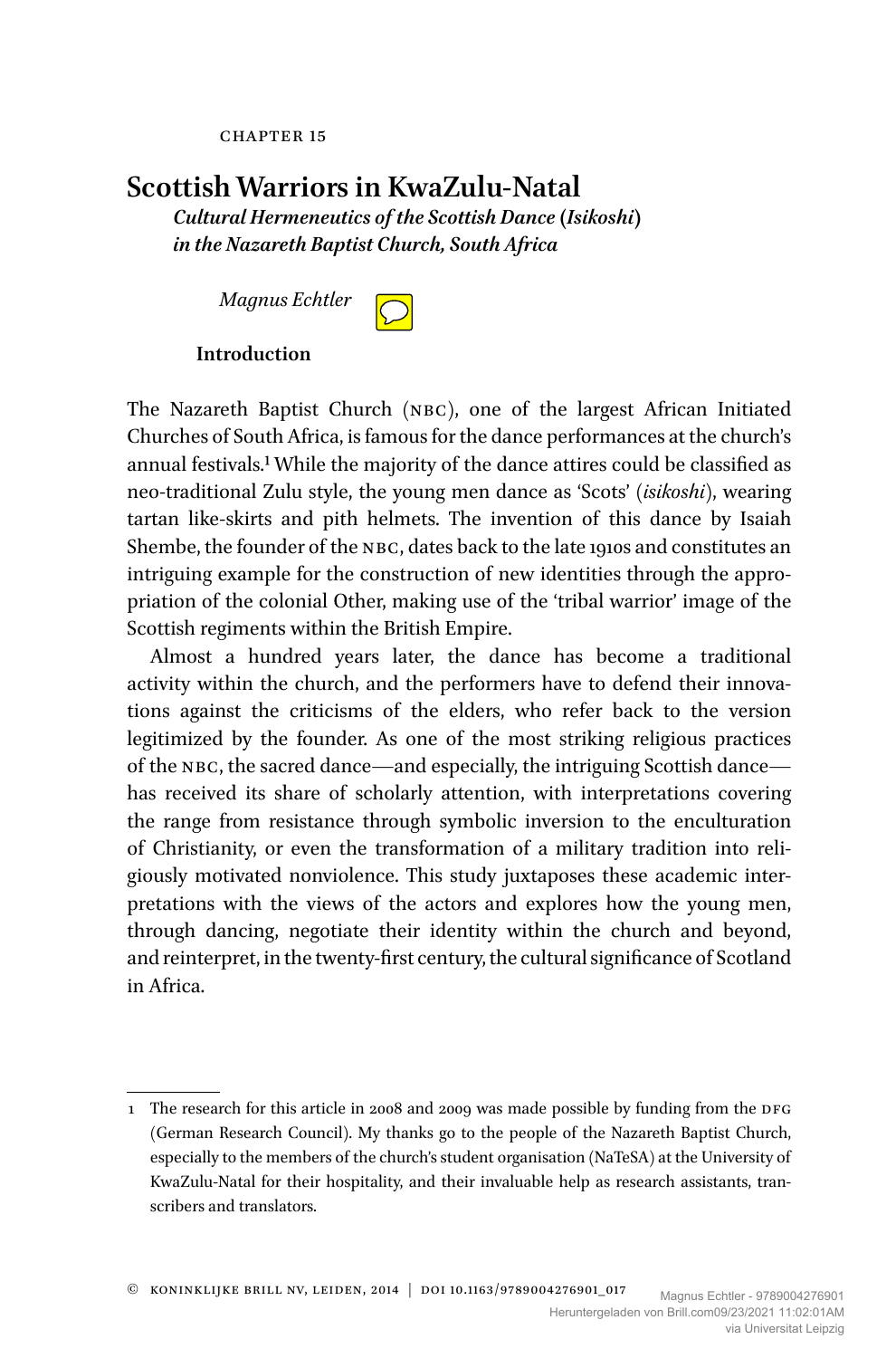### **Historical Background**

Isaiah Shembe (c.1870–1935), a lay preacher and healer active at the margins of different mission churches, founded the Nazareth Baptist Church (*iBandla lamaNazaretha*) near Durban in 1910, at the time when the British colony of Natal became part of the Union of South Africa. According to one oral tradition within the church, it was the mission churches' rejection of converts wearing African traditional attire that led Shembe to start his own congregation.2 Guided through visions sent by God, Shembe established religious practices that included elements from both mission Christianity and traditional Zulu religion but also served to distinguish the new church from both strands of preexisting religious tradition.3 One of the most prominent distinguishing features was the corpus of hymns which Shembe composed. As outstanding examples of Zulu poetry, the hymns matched the Old Testament feel of Babylonian loss and suffering with the fate of the Zulu people and combined it with the hope of the New Jerusalem, a New Jerusalem Shembe realized in the form of the holy city of eKuphakameni. As well as making use of the Bible, the hymns built upon Zulu clan hymns and reclaimed the disempowered Zulu kingship within the spiritual realm at a time when the British colonial state had dispelled any remnant of autonomous traditional authority by brutally putting down the Bambatha rebellion in Natal. In that time of rapid social change, white settlers regarded Black Christians, and especially those who broke away from the mission churches, as a threat to their supremacy. Consequently, the missionaries, who were losing members of their congregations to the new church, were quick to attack their opponent for defying white control and for seducing native women.<sup>4</sup> But Shembe weathered these allegations and managed to avoid open conflict with state power. Maybe because he

<sup>2</sup> Before the founding of the Nazareth Baptist Church, Shembe sent people he healed to other churches for baptism. He decided to start his own congregation only when the American Zulu Mission rejected his converts because they were dressed in traditional attire. For this oral tradition see Becken 1965: 103.

<sup>3</sup> The clearest break with the mission churches was the observance of the Sabbath, introduced sometime between 1911 and 1923 (Heuser 2003: 114–119), and the introduction of dancing, which was regarded as an African form of worship (see e.g. Papini 2004: 49–51). On the other hand, Shembe was fiercely opposed to the traditional religion in the form of the 'cattle cult', and he took great care that his rituals differed from traditional ones, as e.g. the puberty rites (Roberts 1936: 62, 123).

<sup>4</sup> Natal governor McCallum held in 1906 "that Ethiopianism, which has for its cry 'Africa for the Blacks', is the mainspring of the movement" that stirred rebellion (Guy 2005: 248). For the charges against Shembe see Gunner 1988: 214–218, Papini 1999: 248 f.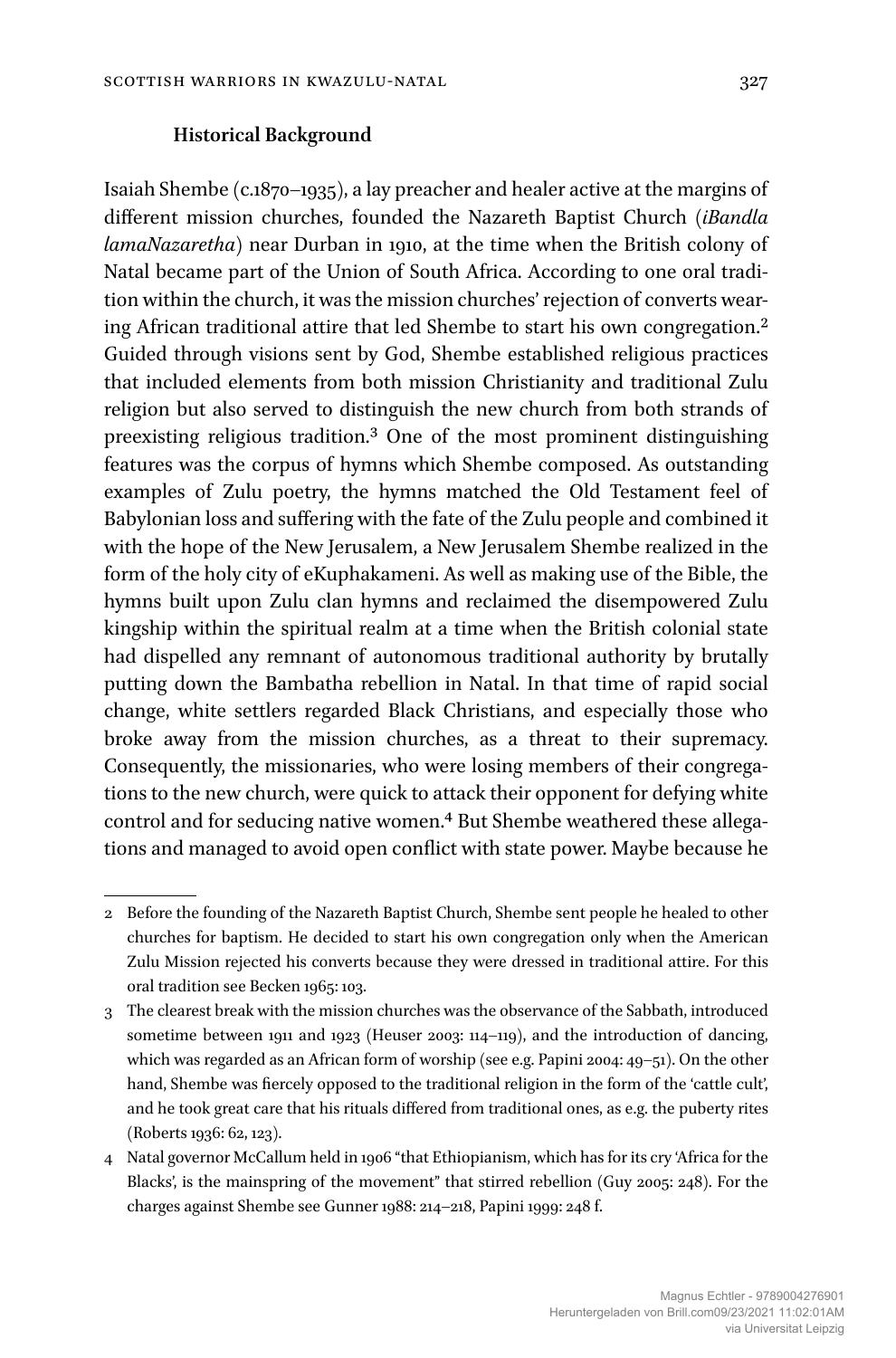fiercely opposed overt political involvement, his church became regarded as a stabilizing influence in the face of newer, more radical forms of Black organization.<sup>5</sup> By the time of Shembe's death in 1935, the Nazareth Baptist Church had a membership of several thousand and owned sizeable plots of land.<sup>6</sup>

Although the church was well established, its coherence depended on the charisma of its leader. Isaiah Shembe's son and successor, Johannes Galilee Shembe (1904–76), initially felt unsure whether he could follow in his father's footsteps, and maybe by way of compensation, it was he who codified the church's beliefs and practices—most notably demonstrated in the publication, in 1940, of the church hymnal, which includes the liturgy for morning, evening, and Sabbath prayers.7 Still, despite the increasing institutionalization, the structure of the church remained centered on the charismatic leader. This became clear after the death of Johannes Galilee Shembe, when both his brother, Amos Shembe (1906–95), and his son, Londa Shembe (1945–89), claimed leadership of the church. This conflict lead to the split of the church, and the majority section lead by Amos Shembe left eKuphakameni and founded a new holy city, eBuhleni, nearby.8 The eBuhleni branch, led since 1995 by Amos Shembe's son, Vimbeni Shembe (b. 1933), has grown continuously. In 2008 one minister of the church estimated the membership to number between one and four million, and close to fifty thousand people attended the July festival of the same year.<sup>9</sup> The smaller eKuphakameni branch underwent difficult times after Londa Shembe was shot in 1989 but has experienced something of a renaissance since 1998, when Vukile Shembe (b. 1980), Londa's son, ended the leaderless period.10

## **Dancing in the Nazareth Baptist Church**

Within the Nazareth Baptist Church, two forms of worship can be distinguished: praying (*ukukhonza*) and dancing (*ukusina* or *umgidi*). The praying

<sup>5</sup> See Papini 1997: 17, 1999: 249–251, 2004: 54.

<sup>6</sup> According to Roberts (1936: 102) ten thousand people went on the pilgrimage to the holy mountain. She lists the church holdings at the time of Isaiah Shembe's death, and estimates their worth at 25.000 South African Pounds (equal to pounds sterling) (ibid: 71).

<sup>7</sup> J.G. Shembe was anxious about his abilities, but proved to be successful in the charismatic qualities of healing and dealing with witches (Roberts 1936: 80, 111).

<sup>8</sup> As one of the prominent events in church history, the schism has received its share of scholarly attention. See Becken 1978, Oosthuizen 1981a, 1981b, Masondo 2004, Tishken 2006.

<sup>9</sup> Interview with Sipho, 2008-07-06. 50.000 is my estimate.

<sup>10</sup> See Heuser 2008: 42 f. The church's spokesperson estimated membership at 300.000 in 2003, Heuser's 'guesstimate' was 10.000 (ibid: 50, note 19).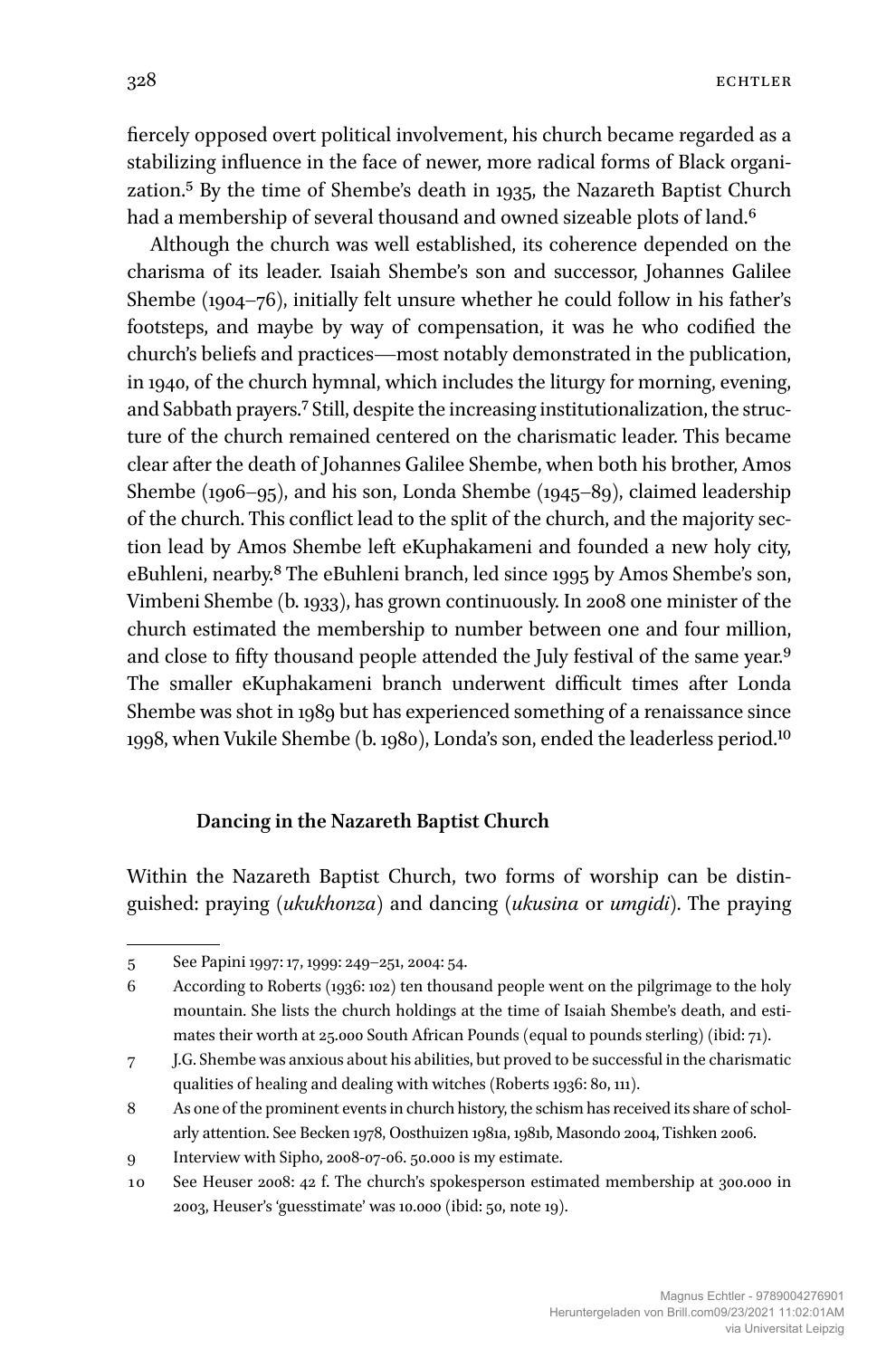category includes the daily prayers and the Sabbath services, consisting of communal prayers, a sermon, and the singing of hymns. The religious dance proper takes place only at the church's festivals. Throughout the year the leader of the church visits various temples, and wherever he stays, church members assemble. The main festivals are the pilgrimage to the holy mountain iNhlangakazi in January and the July congregation in the holy city eBuhleni/eKuphakameni, but the church's yearly ritual cycle consists of many more such congregations.11 At these church gatherings, and only there, the members of the church dance in full attire. There are four groups of dancers and four types of attire: neo-traditional one for the groups of virgins, married women, and older men, respectively, and the Scottish outfit, worn by the younger men.<sup>12</sup> The dances take place at the command of the leader—usually on Sundays, Tuesdays and Thursdays, but not on Saturdays. That the dancing, rather than the more everyday praying, is regarded as the highest form of worship by church members might be due, in part, to its public performance at the great festivals.

Dancing was not part of the religious practices from the beginning. According to Johannes Galilee Shembe, the son and successor of Isaiah Shembe, his father was at first "totally opposed to all forms" of dancing, and introduced it only in 1919 (Fernandez 1973: 42).13 Before that, church members performed European-style processions only (Mthethwa 1989: 248). It is likely that as Isaiah Shembe drew converts from both mission churches and Zulu traditional religion, some traditionalists began dancing on church premises, and this dancing forced or inspired Shembe to create dances for the Nazareth Baptist Church. Thus, the reluctant decision to include dance as a form of worship may have reflected a shift in church membership as converts from African traditional religions gained in influence over converts from mission churches.<sup>14</sup> From the point of view of the mission Christianity of the time, dancing was certainly a heathen practice, and the sacred dance of the Nazareth Baptist Church can indeed be linked with religious practices of Zulu tradition, and

<sup>11</sup> I participated in the congregations at eBuhleni July 2008, Dunnhauser Aug. 2008, Nhlangakazi Jan. 2009, Ntabankulu Mar. 2009.

<sup>12</sup> These are the usual dance attires. The group of virgins has four more, but these are worn only once a year as part of the July festival. One of those is also a Scottish outfit, with tartan skirts. For the attires see Brown 1995: 131–136, Papini 2002, 2004, for the virgins' attires Muller 1999: 172 f.

<sup>13</sup> Newspaper evidence of dancing in the church dates from 1917. See Heuser 2003: 224.

<sup>14</sup> See Brown 1995: 128–131, Heuser 2003: 224–227, Papini 2004: 49–52. The abovementioned oral tradition linking the foundation of the church with the rejection of traditional clothes by mission churches might also reflect these inner-church conflicts.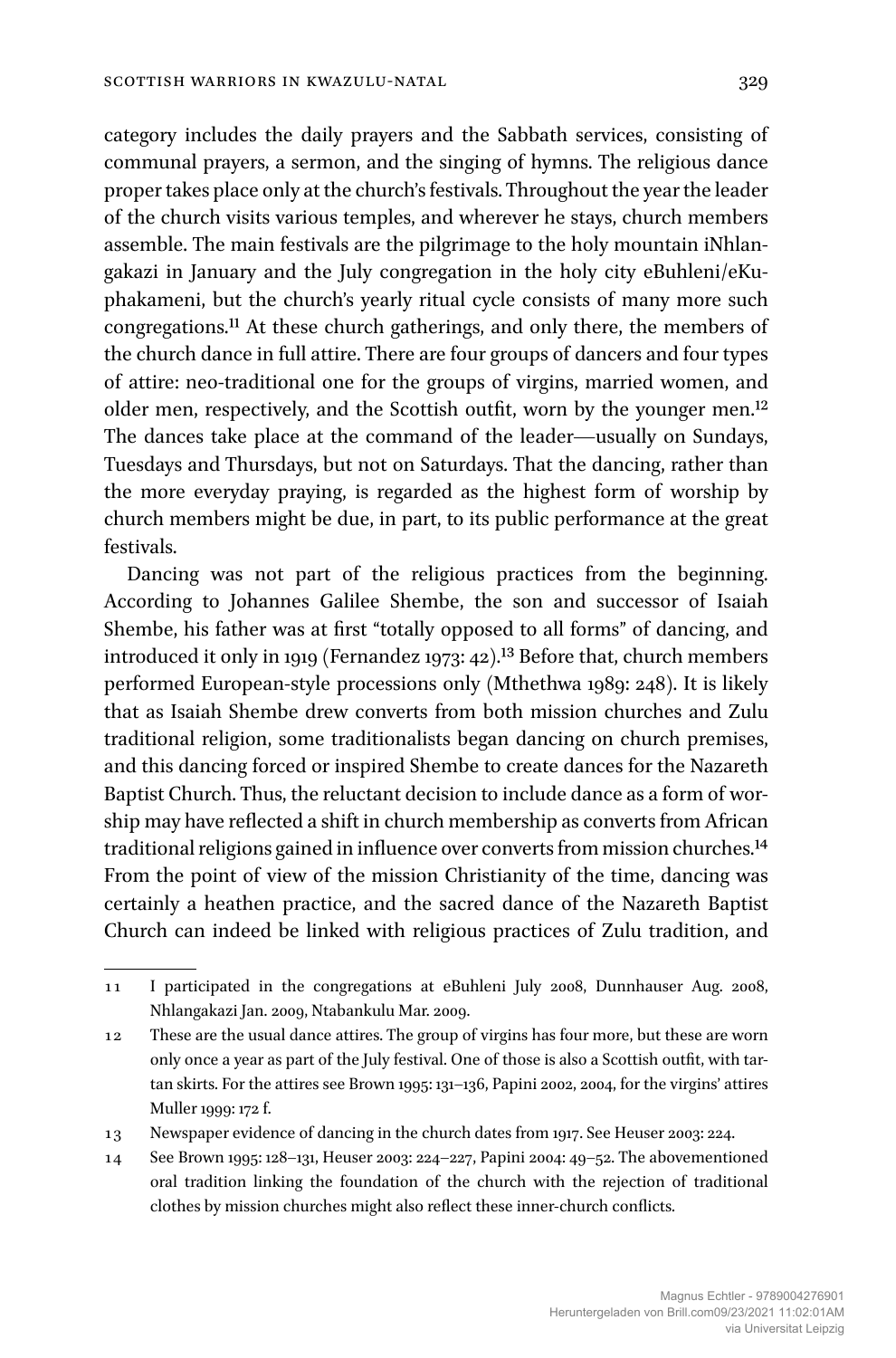especially, with wedding dances expressing lineage identity (*isigekle*) (Erlmann 1996:189, Mthethwa 1989: 248). At the same time, the introduction of dancing reflects a change in Isaiah Shembe's attitude toward African traditions, and he increasingly appropriated traditional elements into the religious practices of his church. Another example is the hymns that form the basis of the dancing. These hymns— an outstanding example of Zulu poetry and a testimony to Isaiah Shembe's artistic genius—are based, in part, on the songs of the Zulu descent groups and military regiments (*ihubo*) (Berglund 1976: 198 f., Mthethwa 1989: 248). Thus, Bongani Mthethwa interprets the dancing in the nbc as continuing African spirituality and underscores the religious importance of dancing by pointing out, "no man, witchdoctor, diviner, chief or priest can solemnize a wedding. It is the dance, *ukusina* that sacrileges the marriage" (Mthethwa 1989: 246).

But Isaiah Shembe did not simply introduce traditional dances into his church; he created his own form of dancing. While the music and the steps resembled their Zulu predecessors, the songs—the hymns with their artistic intertwining of Old Testament rigour and Zulu history and oral tradition were something new. And the most obvious distinction from Zulu tradition was the European outfit of the dancers. In the early 1920s married women wore white blouses and black skirts, the younger ones wore the same blouses with blue skirts, and the men wore red kilts and white jackets—the prototype of the Scottish dance uniform. In 1924 only one old man danced in the traditional skin loincloth (*umutsha*), and Shembe introduced the neo-traditional uniforms for men, women, and virgins, which dominate the dancing performances today, only in the early 1930s.15 This complex introduction of dancing into the church is remembered in the church today, as one leader of a Scottish dance group explained:

When prophet Isaiah Shembe came to the east, you know Zulu people used to dance traditional dance, so he preached to them, taught them God does not like you to drink, doesn't want you to do this, to do that, you should pray all the time. And there was a time when there were no prayers, people were just lazying around, and they started to dance the traditional dance. And that made him so worried, you know, praying to God: What am I to do with these people because they are now singing all

<sup>15</sup> For the early dance uniforms see Brown 1995: 114–116, 129–130; pictures taken by the Durban photographer Lynn Acutt in the 1930s show the same range of dance uniforms as today. See album d9 at Killie Campbell Africana Library, Durban ([http://campb](http://campbell.ukzn.ac.za)ell [.ukzn.ac.z](http://campbell.ukzn.ac.za)a).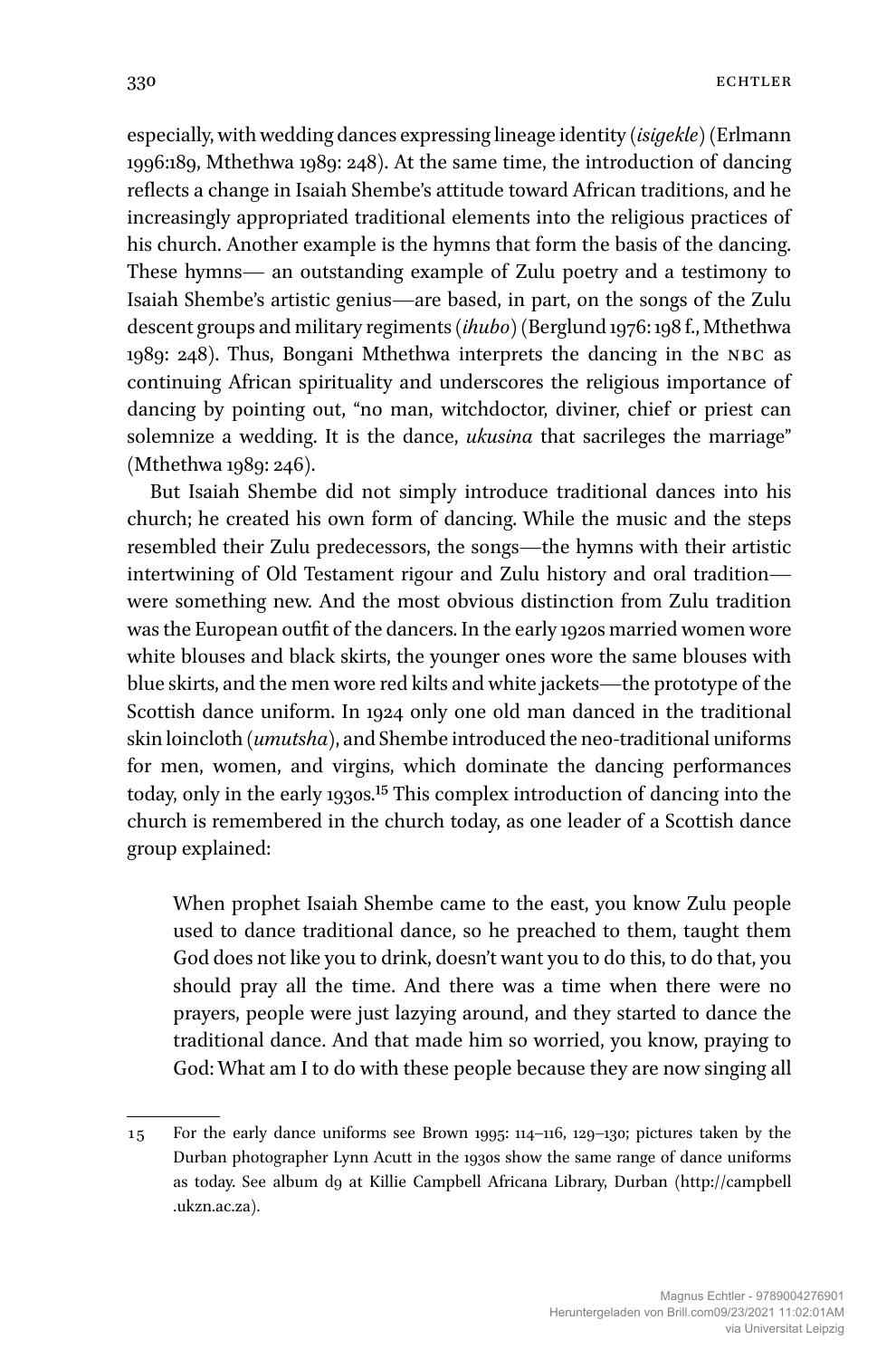those songs with explicit content, it is more like his soul was taken away from him, and God told him: no, you must teach them that they must dance like this.… So at that time he did not want to adopt that traditional regalia because he was just only starting, and it was going to be more like, you know, at that time, 1910, you remember our African history, you were more oppressed, so he just started with this, shirts and everything, you see, it only started with the second leader, iNkosi iLanga [Johannes Galilee Shembe] so iNkosi iLanga decided: no, maybe it should stop, Scottish should stop dancing, then he started to introduce the *injobo*, now the traditional regalia, like you should use the leopard skins so that you look beautiful.16

```
interview with nkosinathi, 2009-01-25
```
It was thus through a process of cultural syncretization, through the reweaving of disparate strands of African and European traditions that Shembe created something new: the sacred dances of the Nazareth Baptist Church.<sup>17</sup> This also is remembered in the oral traditions of the church:

If you can see the difference, we have a traditional attire that side, and this here is more like a European attire. And what Shembe was saying, or what Shembe was doing, was combining the two. Even though we are wearing the European attire, but look at what we are carrying: the shield and this [cow tail whisk]. And what we are doing: we are doing the traditional dance.

interview with mduduzi, 2008-07-27

Part of this process was the appropriation of Scottishness. Its possible sources and meanings will be discussed in the next section.

## **Cultural Hermeneutics of the Scottish Dance**

The sacred dance is one of the most striking features of the Nazareth Baptist Church—at least, with regard to public visibility. Among the neo-traditional dance uniforms, the Scottish attire stands out, and as such, it has received its fair share of scholarly attention. This outfit consists of a white shirt with green

<sup>16</sup> I have changed the names of all my informants.

<sup>17</sup> For a discussion of syncretization and related concepts see Adogame, Echtler & Vierke 2008.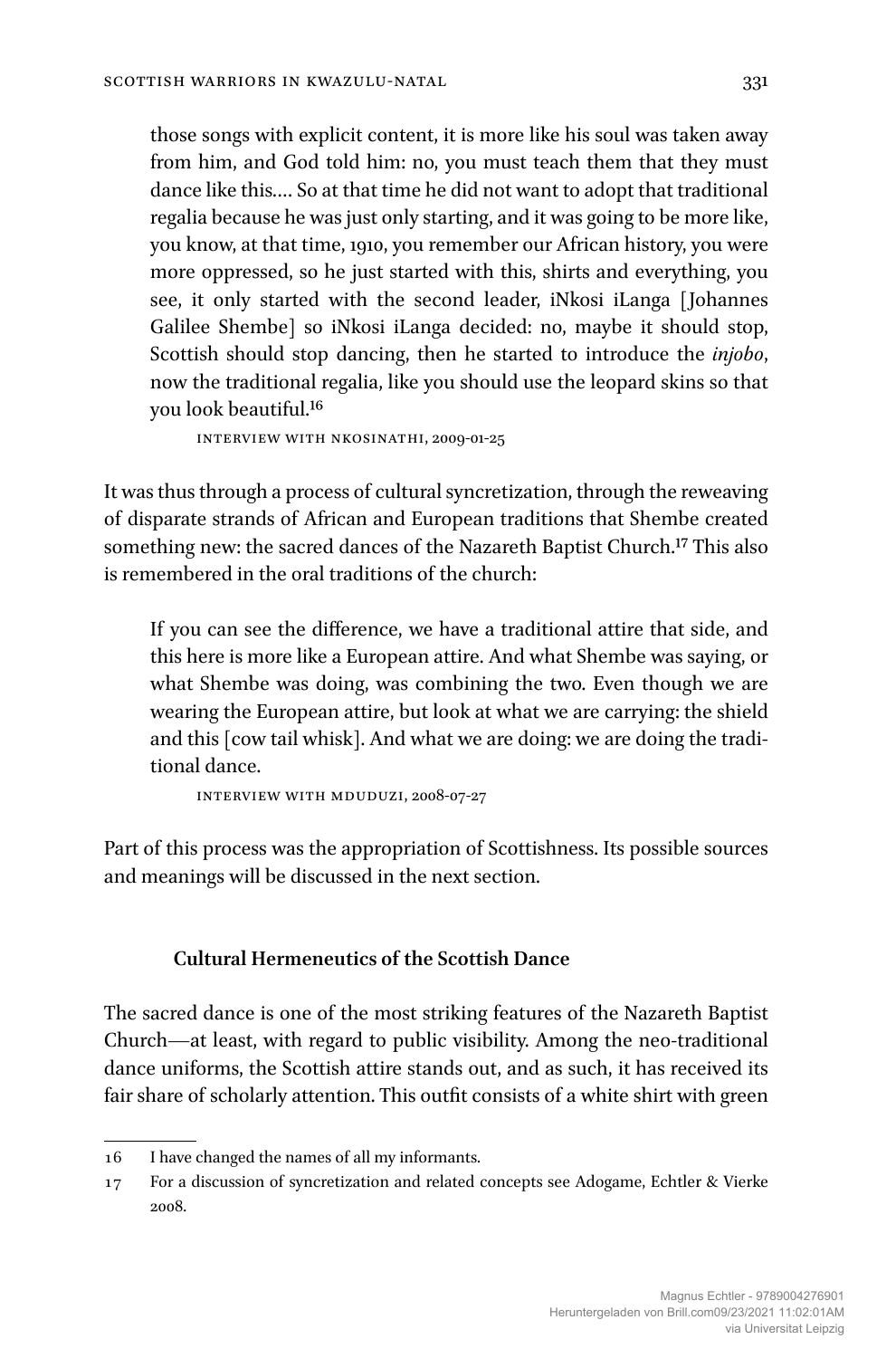tie, a black skirt, black-and white-socks, black boots, and a pith helmet. Younger boys wear a red-and-white checked skirt instead of the black one, and a headband instead of the helmet (Brown 1995: 135f). Regarding the source of inspiration for Shembe's creation, most authors opt for the Highland regiments of the British Empire. While many Scots traveled to and lived in Southern Africa, bringing with them their craftsmanship and entrepreneurial skills, their Christianity and political radicalism (and thus having a decisive impact on the colonial and apartheid society), the military regiments were the prime carriers of the invented Highland tradition, and thus contributed most to the construction of Scottish identity on the global scale.18

African appropriation of Scottish identity markers has been well established since Ranger (1975) described the competing bands of the East African coast. In South Africa Zulu king Cetshwayo was fascinated by the kilted bagpipe players of the Ninety-first Highlanders (Princess Louise's Argyllshire Regiment) who officiated at the surrender of the Zulu kingdom in 1879 (Papini 2002: 86f), and a union demonstration in the run-up to the beer-hall riots in Durban in 1929 was "headed by a brass band preceded by a native in Highland costume a kilt" (LaHausse 1990: 112).

Aiming to pin down Isaiah Shembe's inspiration for the creation of the Scottish-style attire worn by his parishioners, a number of scholars have indicated how he might have come into direct contact with Highland regiments. The earliest exposure could have been during the Anglo–Boer war (1899–1901). It is rather unclear what Shembe did during the war, and he stated only that he was displaced from the Boer farm near Harrismith where he had been living as a tenant when the British invaded. Yet there is one oral tradition within the Nazareth Baptist Church that claims that he worked as a cook for a Boer general, and thus was part of the Boer war camp for some time.19 Based on this evidence Papini (2002: 89f) argues that

given the visibility and combat prominence of the eight kilted regiments and Scottish yeomanry, it seems more than likely that his first exposure to the image of the dauntless Highlander came at this time.

He goes on to maintain that therefore Shembe's appropriation of markers of Scottish identity was singular for the African context because it was based on

<sup>18</sup> For the history of Scots in South Africa see MacKenzie and Dalziel 2007; for Scottishness and the military Hyslop 2002.

<sup>19</sup> For Shembe's autobiographical statement see Papini 1999: 279, for the oral tradition Papini 1992: 24.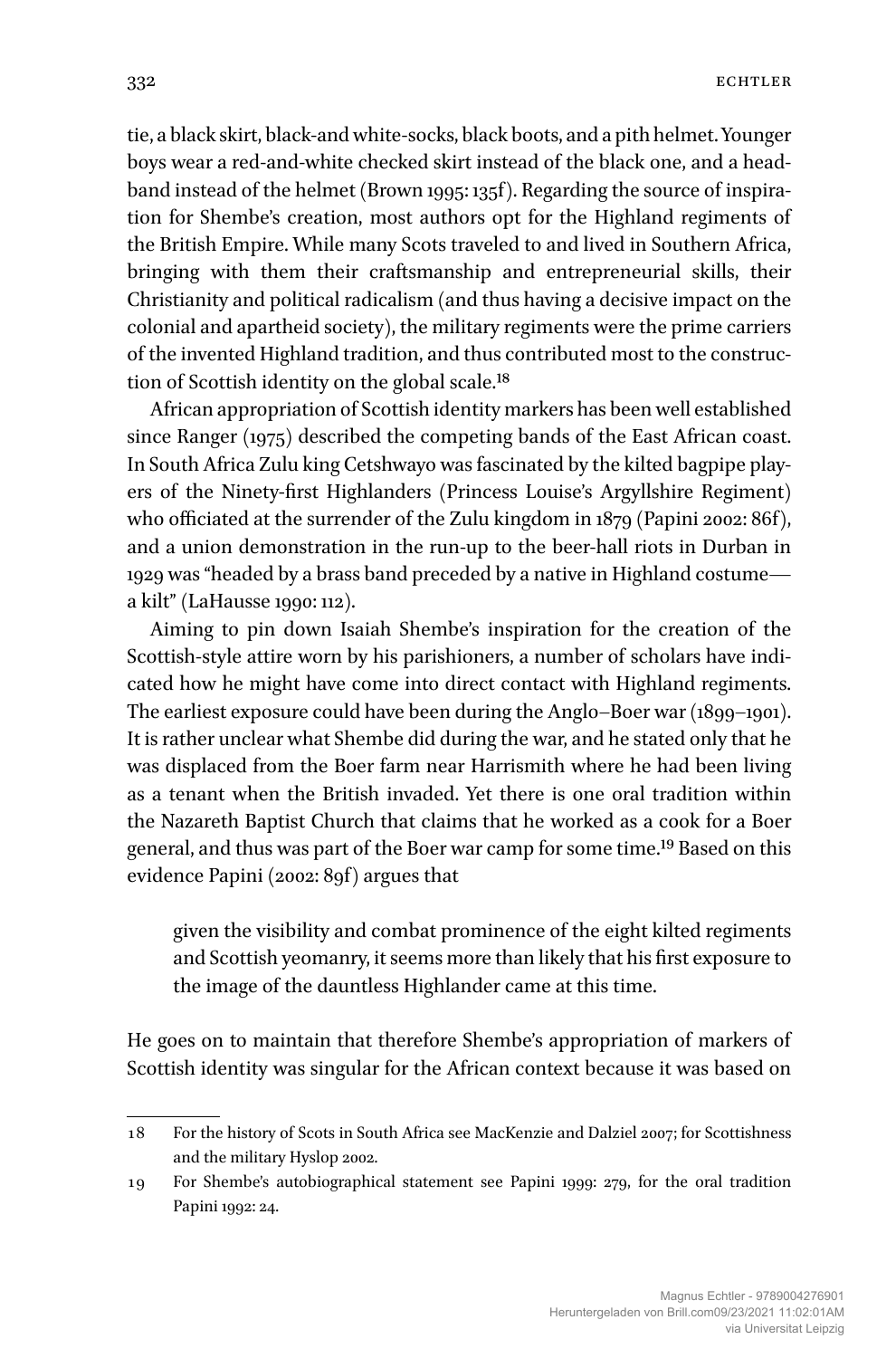"an experience of the Highlander phenomenon *in the theatre of war,*" something that is of some importance for his interpretation of the attire's meaning, as discussed below. Shembe may also have come into contact with a Highland regiment during the Bambatha Rebellion (1906), when the second battalion of the Cameroon Highlanders was stationed in Pietermaritzburg (Klopper 1991: 211). Brown (1995: 117), for one, is doubtful about this connection, however, as there is no evidence that Shembe was in Natal, let alone Pietermaritzburg, at the time. Given the fact that many Highland regiments were based in South Africa at the end of the nineteenth and the beginning of the twentieth century—including South African regiments like the Transvaal Scottish who wore kilts—Brown argues that "is likely that the exact military unit will never be identified" (ibid., 118); even if it were, it remains unclear what would be the analytical gain from such information regarding the meaning of the Scottish dance uniform in the NBC. Nevertheless, she concludes that "it is probable that there is at least a generic military source for this outfit," although "the possibility that Shembe was familiar with one of the many Highland dancing societies found in South Africa cannot be discounted" (ibid). This would be the third (this time, non-military) possible source of inspiration for Shembe's Scottish outfit: the public performances of cultural societies. The Natal Caledonian Society, which had organized Highland games in Durban since 1883, ran a number of annual events in public spaces of the city by the time Shembe arrived in the Durban area in 1907 (Papini 2002: 89, note 15).

These are the various intercultural encounters might have inspired Isaiah Shembe to create the Scottish dancing outfit for his church. Within this context academics have tried to reconstruct the meaning of this cultural innovation, and a number of authors have offered different interpretations so far. But because of the scarcity of evidence, no definitive answers are to be had. Isaiah Shembe never offered any explanation regarding the design of the dance attires, or at least, no such explanation has entered into academic discourse. His son and successor, Johannes Galilee Shembe, explicitly rejected any meaning behind them beyond the charisma of his father or its divine source. When Fernandez interviewed the church leader, he inquired about the symbolic meanings of the costumes and then breached the topic of the dance:

I pursue the topic and ask Shembe about the meaning of the different uniforms worn by the various dancing teams at the July festival. The older men and the unmarried mature women wear traditional garb, but the young men, the young girls and the married women all carry small umbrellas. "Why is that?" I ask. Shembe responds with some impatience that there is no special meaning there. "These were visions my father had.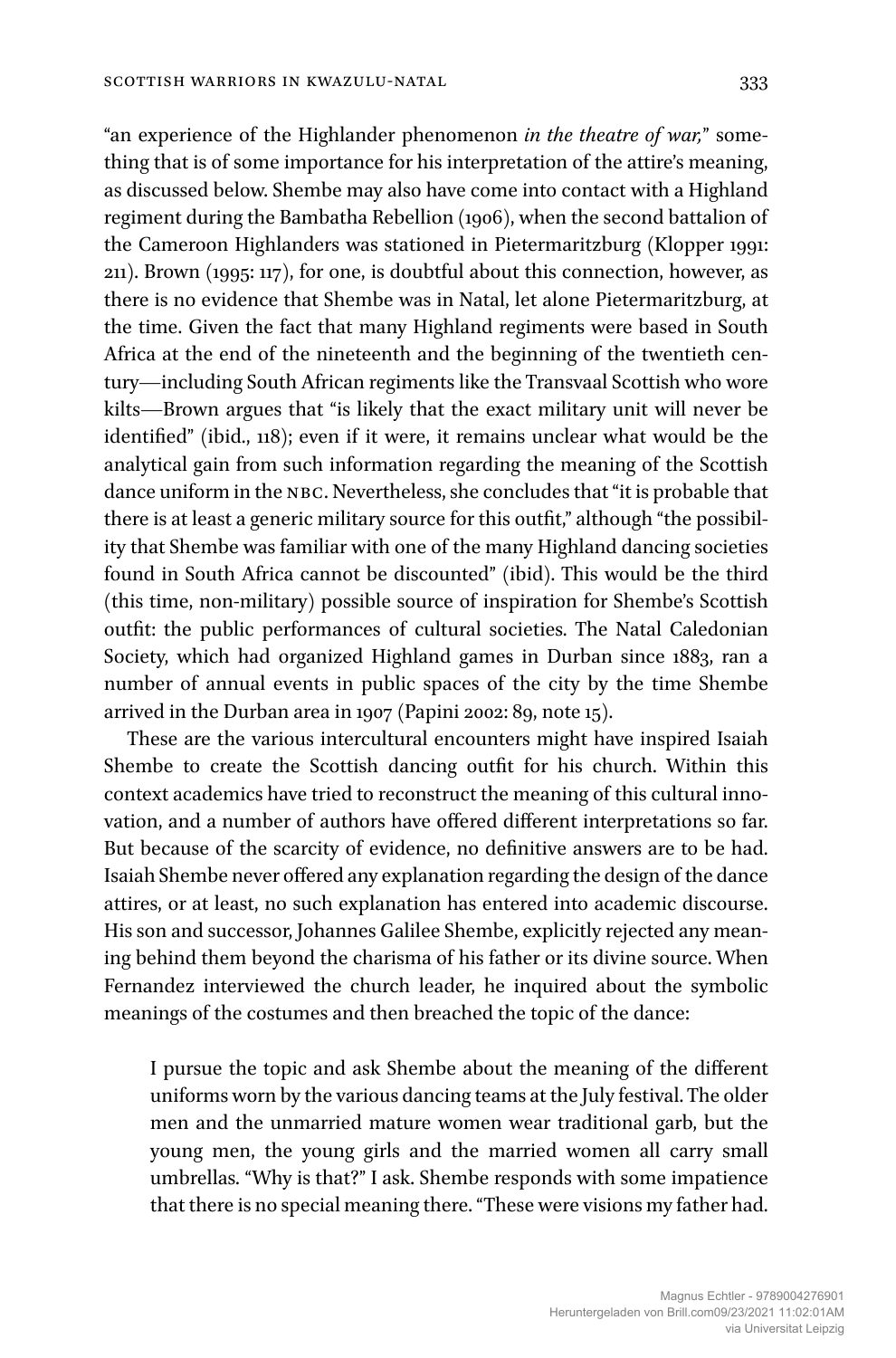Everyone always wants to know the meaning. The simple meaning of all is to be found in God and Christ".

fernandez 1973: 41

This referral to the charisma of the church founder and to Christianity did not, of course, satisfy scholars looking for the meaning of the Scottish dancers, as it is indeed of limited help in decoding the cultural hermeneutics of the sacred dance. With no explanations to be had from the religious experts, the scholars had to look for contextual evidence. Muller, who focussed on ordinary female members of the church, rather than on its upper male hierarchy, likewise found little to be gained from direct questioning, as she had been "unable to find anyone who can provide an insider's explanation for these outfits" (Muller 1999: 172). Consequently, she interprets the attires of the virgins by contextualising them, because they "resemble attire worn by others outside of the religious community" and suggests "that they are to be 'read' as inscriptions of colonial encounters" (ibid.*,* 172f). It is within this paradigm of interpretative anthropology—with 'culture as text' as the key metaphor and focus of the inscription of meaning (Geertz 1980)—that the significance of the Scottish dance attire has been analysed so far. As such, these interpretations of the material culture of the dance show how different cultural currents were interwoven in practice, how cultural meaning was constructed below the level of explicit discourse.

Klopper argues that the Scottish attire drew upon spectacular symbols of state power: not only the Highland regiments of the British Empire, with their kilts, but also (owing to their resemblance) the skin loincloth (*umutsha*) worn by the regiments of the lost Zulu kingdom. The subversion of a symbol of colonial power is thus achieved through this double bind, this cultural syncretization, as Shembe designed a dancing outfit

linked to the suppression of blacks in Natal in an attempt not only to establish some continuity with the past but also to appropriate and thus transform the powers vested in symbols popularly associated with state activities calculated to disrupt the lives of Zulu speakers living in rural Zululand—Natal in the late nineteenth and early twentieth centuries.

klopper 1991: 211

Muller makes a similar argument with regard to the numerous attires of the group of virgins—both traditional and modern, and including a Scottish outfit—which embodied "the historical encounter in the 1930s between European and African, between colonizer and colonized, between (from the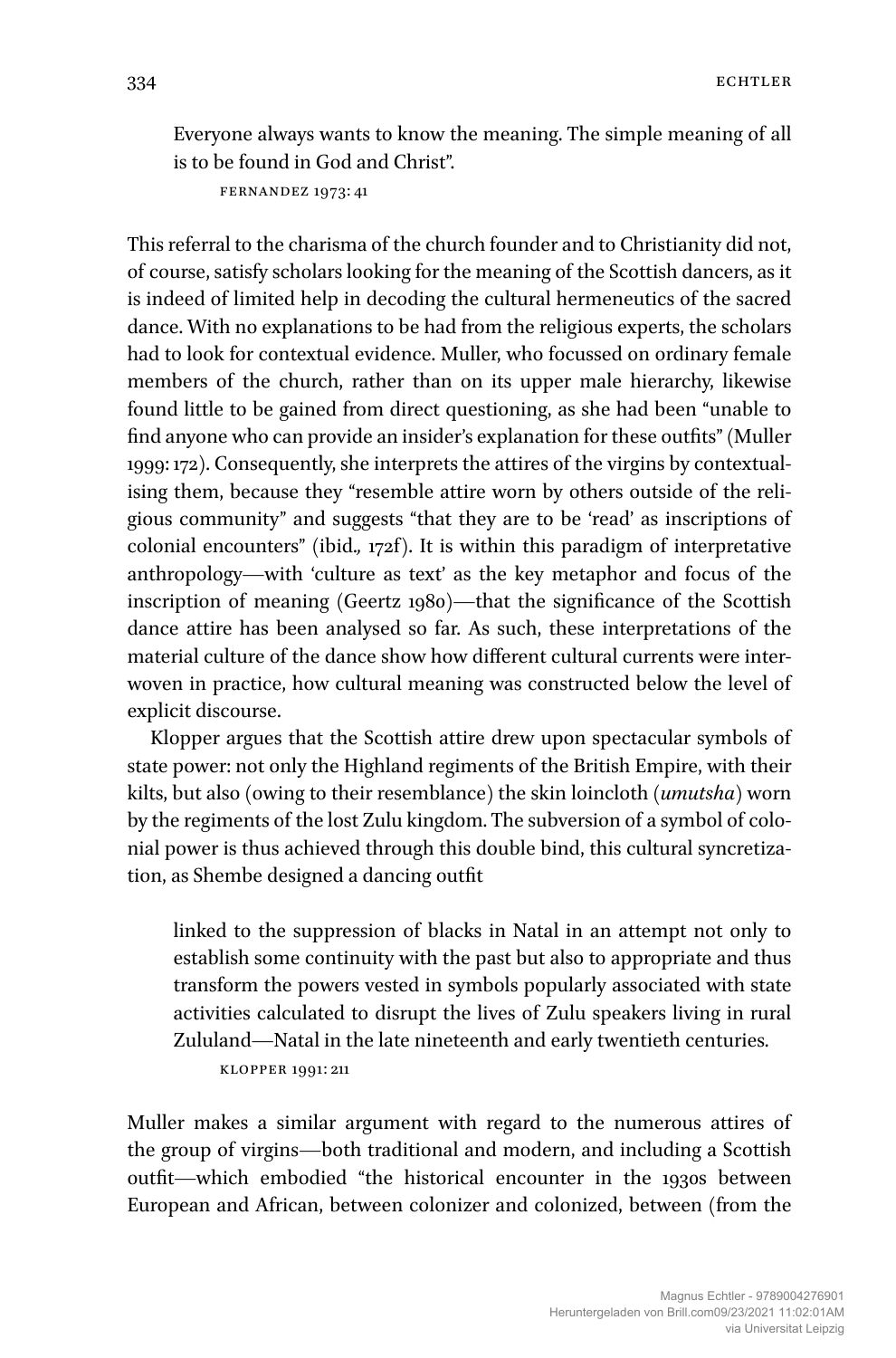European perspective) civilized and uncivilized," and were thus designed to be imbued with "the material power of the European colonizer on the one hand, and the moral power of Nguni tradition on the other" (Muller 1999: 75). Brown links the reference to Western uniforms not with Zulu tradition, but with Christian symbols. She argues that Isaiah Shembe himself wore outfits resembling military dress and that he tried to imitate depictions of Christ in religious texts, especially in the set-up of pictures taken of him. She goes on to say that this "fusion of military dress with the imagery of Christ…suggests that Shembe was using these symbols to project an image of power, of invincibility and compassion" (Brown 1995: 123).

Beyond this empowering aspect of the dance attires, Heuser emphasises the transformation of meaning through the religious re-contextualization. Shembe's use of the Scottish uniform as part of the sacred dance (understood as a prayer to God), as the highest form of worship within the church, "embodies a critique of African history and a critique of imperial expansion at the same time" (Heuser 2008: 47). Referring to newspaper reports of the 1920s, which represent the dancers as looking just like soldiers, but the dancing also as a war dance transformed into a religious event, Heuser argues that the sacred dance enculturated African worldview into Christian worship, that it constituted an autonomous religious sphere and thus inverted the military symbols and internalised a new ethic of non-violence. Through this inversion the prayers danced in kilts symbolise a re-conciliation with life, and tell of Shembe's conversion to Christianity.20

Less theological but even more extensive is Papini's interpretation of the Scottish attire. His starting point, like Klopper's, is the similarity between the Scottish kilt and the Zulu skin loincloth (*umutsha*), which led to a mutual, flash of recognition of the similarity between Zulus and Scots in nineteenthcentury South Africa (Papini 2002: 85). According to Papini, Isaiah Shembe gained privileged insight into this affinity between the two 'warrior tribes' as a cultural broker in the Boer camp in the Anglo–Boer War (1899–1902), where

Boer accounts admiring Highlander fearlessness under fire gave many Africans within earshot (especially intimate listeners such as cooks to the generals) an impression of these mettlesome, untrousered 'civilised savages' that made unmissable the parallel between their blind courage and that of the Zulu ranks only twenty years earlier (in 1879).

Ibid.*,* 91

<sup>20</sup> See Heuser 2003: 234 f. The newspapers referred to are The Star (1924-07-15) and Ilanga (1923-08-03). See ibid. 229, 235.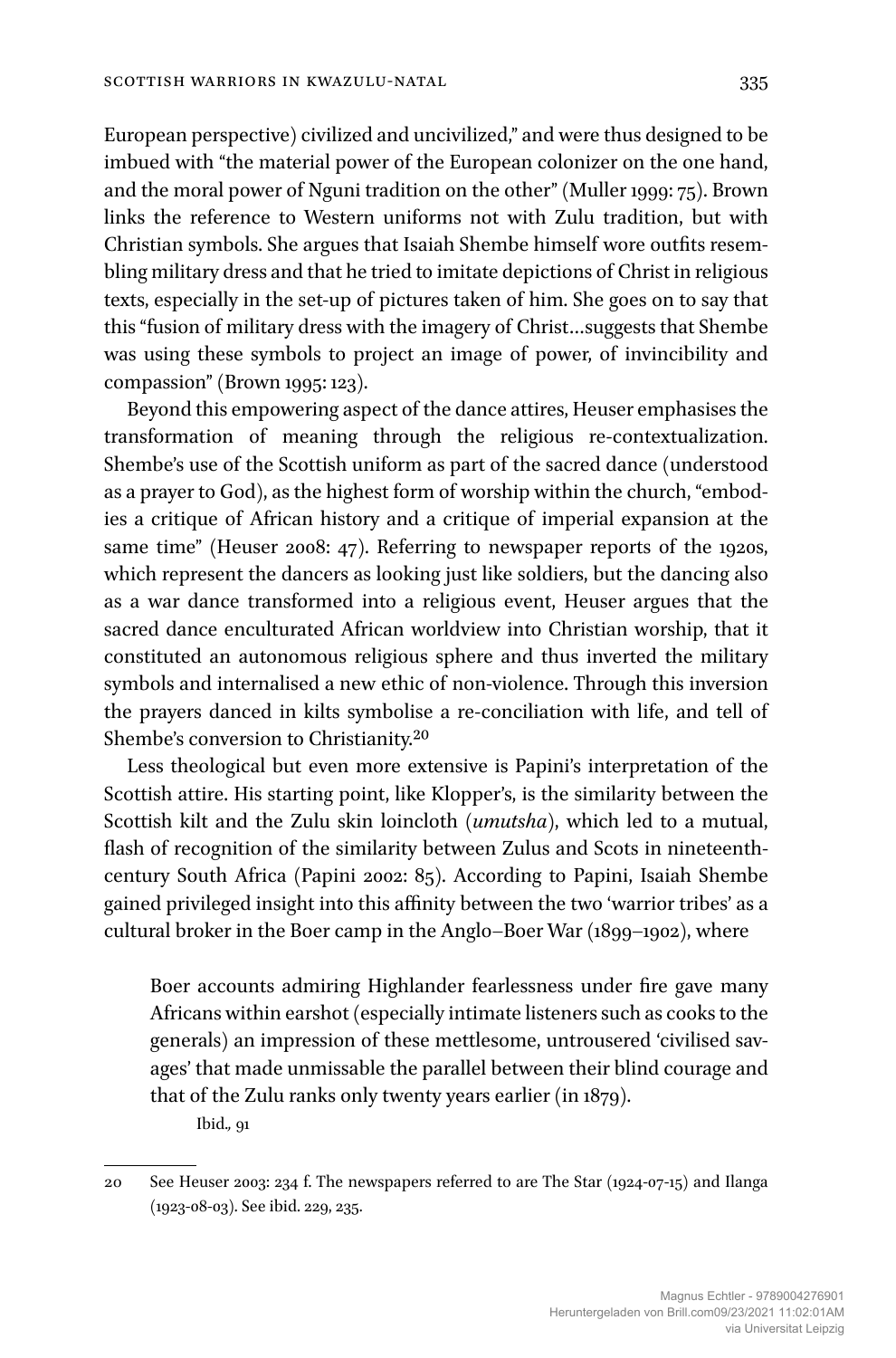What is more, his position enabled Shembe to learn about subaltern Scottish history, about how the British Empire dispossessed the Scottish Highlander as 'savages' of their land, and how it used them as 'warriors' in the colonial wars to dispossess further people. In this extended parallel, the fate of the Scottish Highlanders was an omen for the future of the Zulu, and the creation of the Scottish attire Shembe's warning to his followers. According to Papini's interpretation, the Scottish attire served

as mnemonic vesture for the kinaesthetic meditation of the colonised upon a danger present but not always clear: one of becoming, worse than imperialism's victims, its hapless instruments,

and, more generally, as precaution against colonial and apartheid identity politics, as the Scottish dancers reminded

performers and spectators, in each and every liminal moment, that the supreme value of any bounded identity lies in an ecumenical inclusivity, beyond all claims to being primordially fixed in perpetuity. Ibid.*,* 104

Klopper judges her interpretation to be "necessarily speculative" (Klopper 1991: 211), although she tries to back it with circumstantial evidence, and that is certainly true of all the interpretations presented here. With the scarcity of evidence, different interpretations are possible, and the plausibility each depends largely on the argumentative skill of the scholar. There has been also more pragmatic, less hermeneutic interpretation of the Scottish attire—for example, the argument that the close imitations Scottish costumes served as a decoy to thwart the investigative colonial gaze wary of a Zulu renaissance which dances in traditional attire might have fostered (Papini 2002: 82). Other speculation pointed to the financial benefits that the church members' new clothing brought to the church leader who had control over the process of production—especially when a person's salvation depended on the ownership of the whole set of outfits (Brown 1995: 125).<sup>21</sup> But while these strategic

<sup>21</sup> Direct evidence for strategic considerations exists for Johannes Galilee Shembe, who explained his new invention, the 'candle mass', consisting of night-time dancing: "You see, Dr Sundkler, we have our preaching and teaching. That is alright. But give these people a real mass worship—and they will never forget it" (Sundkler 1976: 181). For the strategic use of dancing to increase the charisma of the leader of the church's minority branch see Heuser 2008.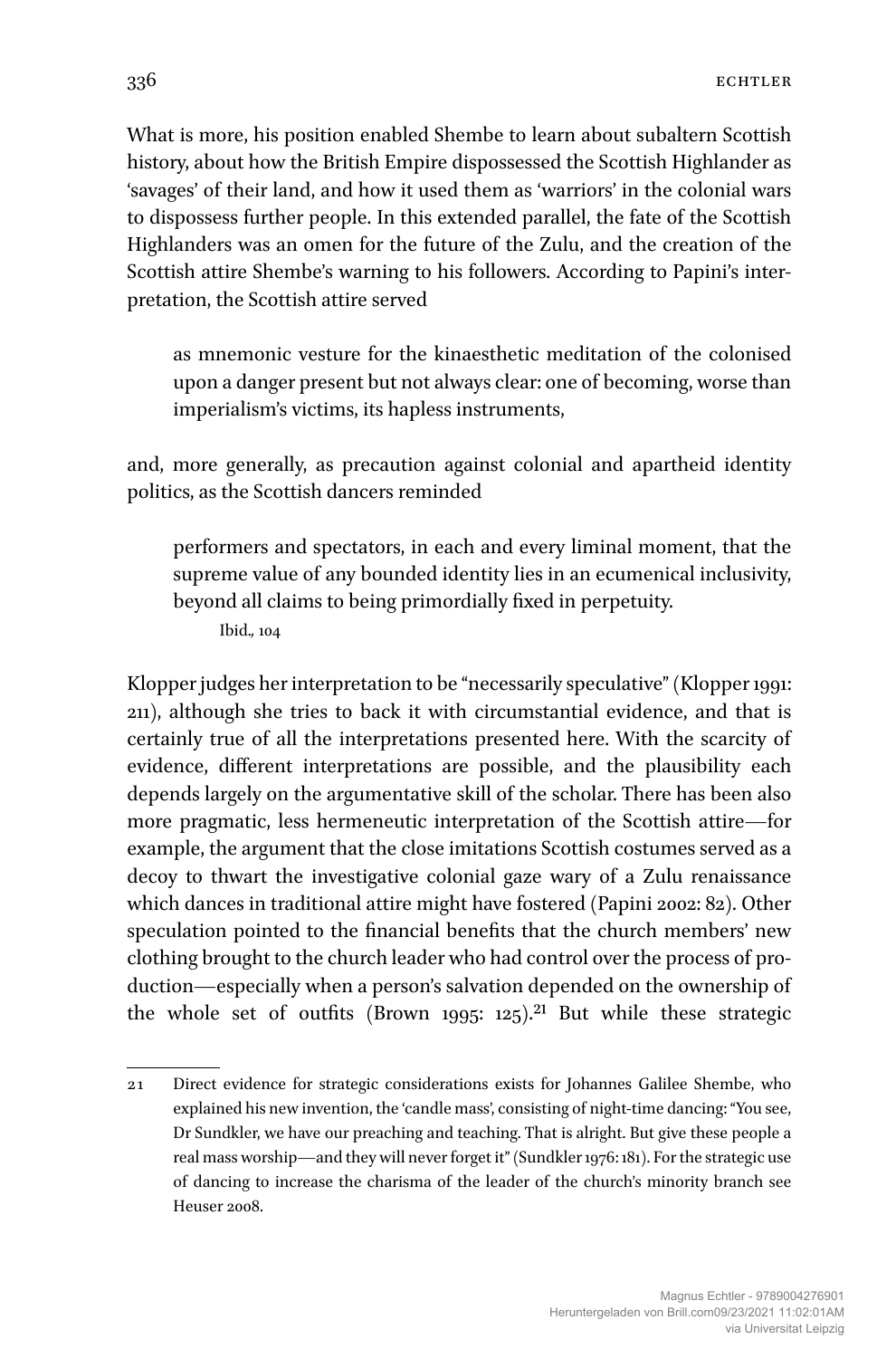considerations might be plausible, they do not exclude cultural hermeneutics, and above all, while they might offer explanations for Western uniforms or a variety of new outfits, they cannot explain why Shembe choose to create a Scottish attire for his sacred dance. In the following I do not try to criticise the interpretations described so far, nor add another one. Rather, I will relate these interpretations of Isaiah Shembe's invention of the 1920s to the present-day practice in the church and try to develop an understanding of what it means to dance with the *isikoshi* in the twenty-first century.

#### **Scottish Dancers Today**

My analysis of the *isikoshi* groups in the sacred dance of the Nazareth Baptist Church is twofold. On the one hand, I describe the meaning of the Scottish attires from the actors' point of view— the point of view of the young men dancing rather than the old men holding leading positions within the church's hierarchy—and relate these views to the reconstructed meaning of the attire's creation almost a hundred years ago. On the other hand, I move beyond the meaning of the attire to the meaning of the dance, to what it means to the young men to be dancing with the *isikoshi* group. This second step also implies a critique of the textual metaphor and considers dancing as a practice in its own right.

When I asked the young men dancing in the Scottish outfit about the significance of this attire, the most common answer was that they did not know. As such, my findings largely mirror Muller's reported lack of insiders' explanations (Muller 1999: 172). But occasionally, dancers would venture some interpretation. Several times, I was told that they were safe-keepers of the Scottish dress until the time when white converts would join the sacred dance and dance in what is really their dress. This answer, or at least its frequency, might in part be due to the fact that a white stranger was asking the questions. But it also reflects the self-confident universal claims of the church, which is also reflected in the story that the church's leader Vimbeni Shembe brought the 2010 Soccer World Cup to South Africa to coincide with the church's hundredth birthday and to facilitate its global outreach. Thus, the Scottish attire was linked with the church's transcending ethnic and racial barriers—at least in theory, if not yet in practice—although the provisional character of the cultural cross-dressing somewhat undermines the deconstruction of these very categories, as argued by Papini (2002: 104).

Another explanation argued that Shembe created the Scottish attire in order to convince those modernized Zulu who rejected their cultural tradition to participate in the dance, which is what God commanded him to do: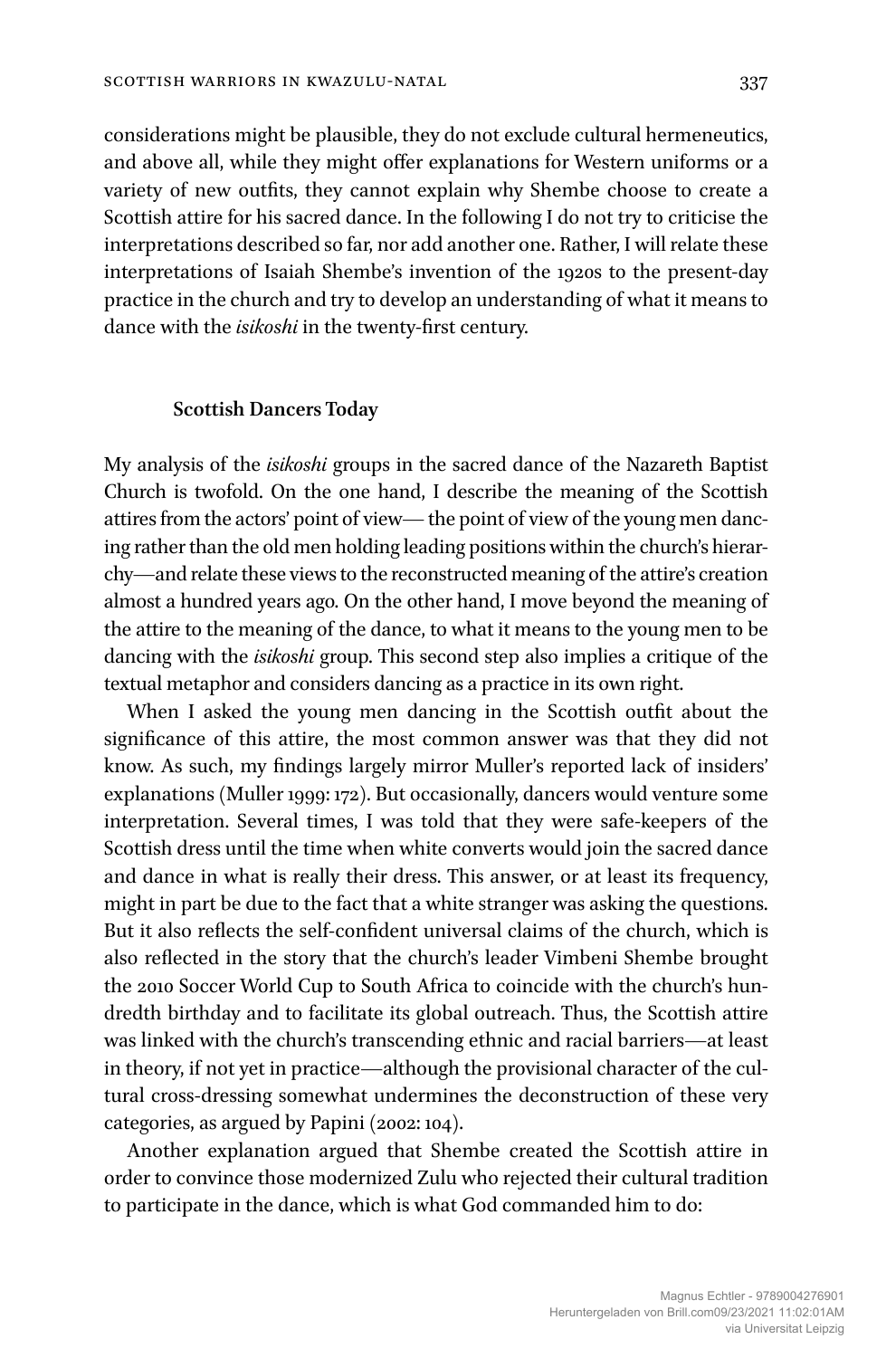When Shembe was sent down here, he was told [by God] that these people have forgotten their roots, they have taken the things of the white people, they are no longer doing what I want them to do which is their culture, now you have to take them back, you have to give them what they want, what they like, and while they are doing that, then you say, ok, ok, come with that, come with that.

interview with mduduzi, 27 July 2008

This kind of explanation seems to echo the internal struggles between converts of mission Christianity and converts of Zulu traditional religion from the early years of the church, when a sacred dance combining traditional dance forms with Western uniforms might have satisfied both factions.<sup>22</sup>

A third kind of explanation linked the Scottish attire with the uniform of soldiers, either unspecified, or identified with the soldiers who fought at Isandlwana, the site of the most famous Zulu victory in the Anglo-Zulu war:23

Ok, this is called *isikoshi*, as you know there are Scots, so this is more like their uniform.… Because South Africa was colonized by England and the army that fought in Isandlwana, part of them were *isikoshi*, were Scottish. So in order to take that mentality [*i.e.,* the subaltern] out of the people, so no, no, no, those styles are not just there, we are defeating them, we have taken their war material and we are wearing it and we are doing the traditional dance with it.

interview with mduduzi, 27 July 2008

Of course, this link with the history of Zulu struggles against the British Empire opens up the way for the interpretations focusing on the subaltern appropriation and subversion of colonial power discussed above. But this relation between the soldiers and the dancers is ambiguous, and different dancers attached different meanings to it. One dancer compared the state of mind he reached while dancing with that of the Zulu warriors of old, who did not feel fear when a spirit came over them (−*vuka usinga*) (interview with Vusumuzi, 25 January 2009). Another one emphasised the difference between soldiers and dancers, because as dancers "we fight with the spirit, we don't fight with

<sup>22</sup> For the faction fights see Brown 1995: 128–131, Heuser 2003: 224–227, Papini 2004: 49–52.

<sup>23</sup> A Zulu saying links the Highlanders with Isandlwana: "And an old lament runs (inaccurately, strictly speaking, but with unerring spirit), 'the Highlanders finished us at Isandlwana' (a British defeat, therefore presumably is meant rather the invaders' victory at the battle of Ulundi") Papini 2002: 86.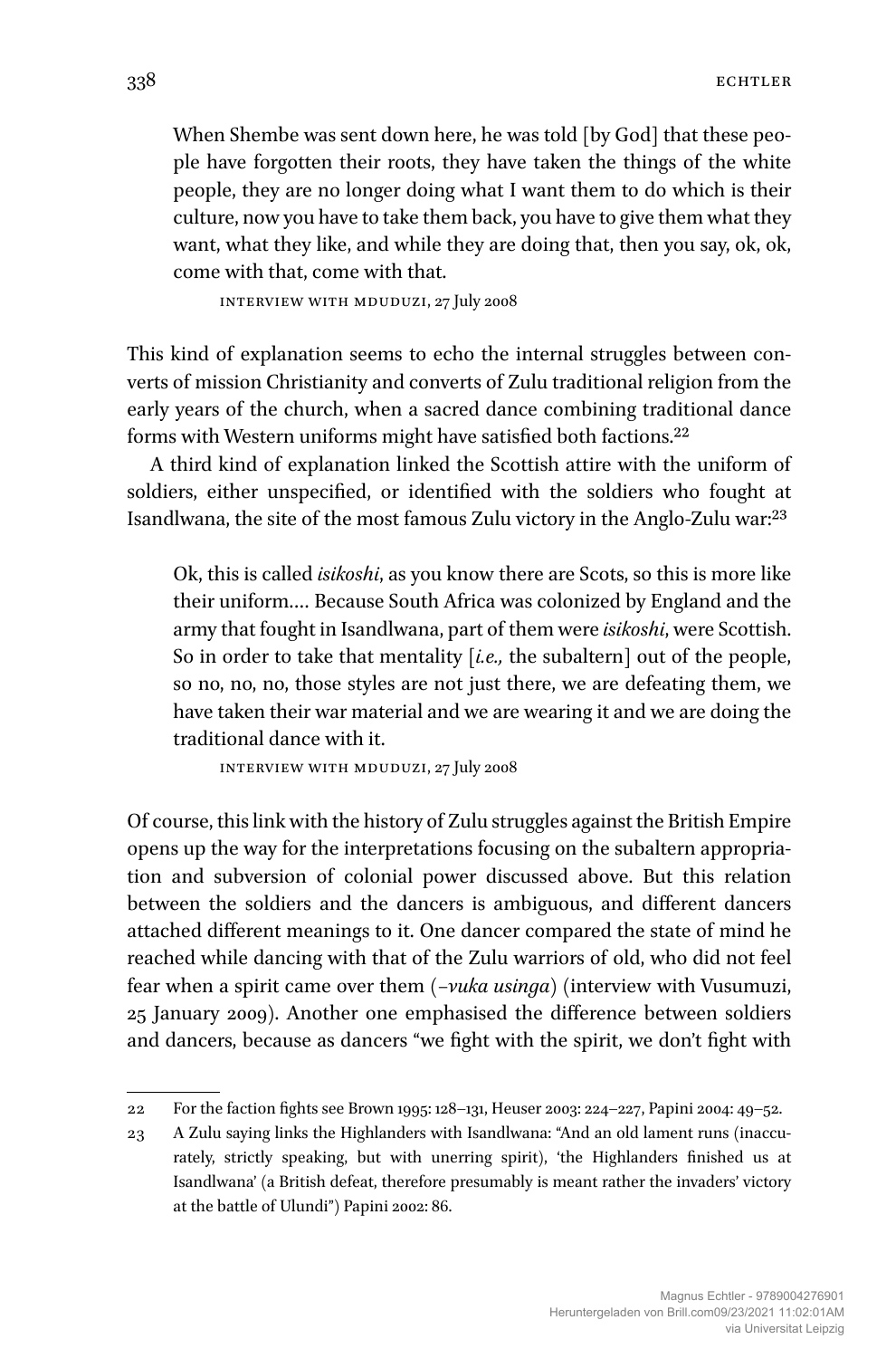guns like soldiers" (interview with Manqoba, 25 January 2009). While the first meaning could be interpreted as empowerment through the appropriation of military symbols, as argued by Klopper (1991), Brown (1995), or Muller (1999), the second meaning could be taken to signal the religious recontextualization and inversion of military references, as argued by Heuser (2003). The strict separation of the realm of the church from the evil outside world may also include an ethic of nonviolence that is internalised through the dancing (Heuser 2003: 235); this hypothesis is supported by the story of a third dancer. He considered the sacred dance to be an activity that kept him safe from the corrupting influences of the secular world outside the church:

I used to do karate, used to have the brown belt in karate, but they told me that I should stop doing that, because there is no need, there won't be any incident where you have to fight. I grew up in the township there I used to beat a lot of guys, but they told me that if you follow the teachings of the prophet you don't have to fight any more, so I just gave it up.… I practice [dancing] on Tuesdays and Thursdays, and on Saturday I'm in church, then on Monday and Wednesday I do some social duties, you know, like I have these youngster, some other are orphans, you know I visit them, I help them with their school homework and everything, I just do that.

interview with nkosinathi, 25 January 2009

Within the last type of explanation, there was already a move from the meaning of the dance uniforms to the significance of the dancing itself. When dancing produces certain states of mind, and twice-weekly dancing rehearsals affect the life-style of an adolescent, academic analysis is no longer concerned with hermeneutics of a cultural text, but with the understanding of a bodily practice. With a renewed interest in dance within the science of religion comes a call for a shift in methodology, a critique of the 'culture as text' approach, which offers valuable insights into the production of cultural meaning but is little concerned with what the dancers are actually doing, with their dancing as rhythmic movement of the body. As Lamothe argued in her recent attempt to develop "a theory of religion as practice and performance" (2005: 101): "When all we do is read and write, everything looks like a text, including dance" (ibid.*,* 115).24 For the remainder of this study, I will be concerned with the Scottish dance as kinaesthetic experience and performance art.

<sup>24</sup> For similar arguments see Potter 2008, Samudra 2008.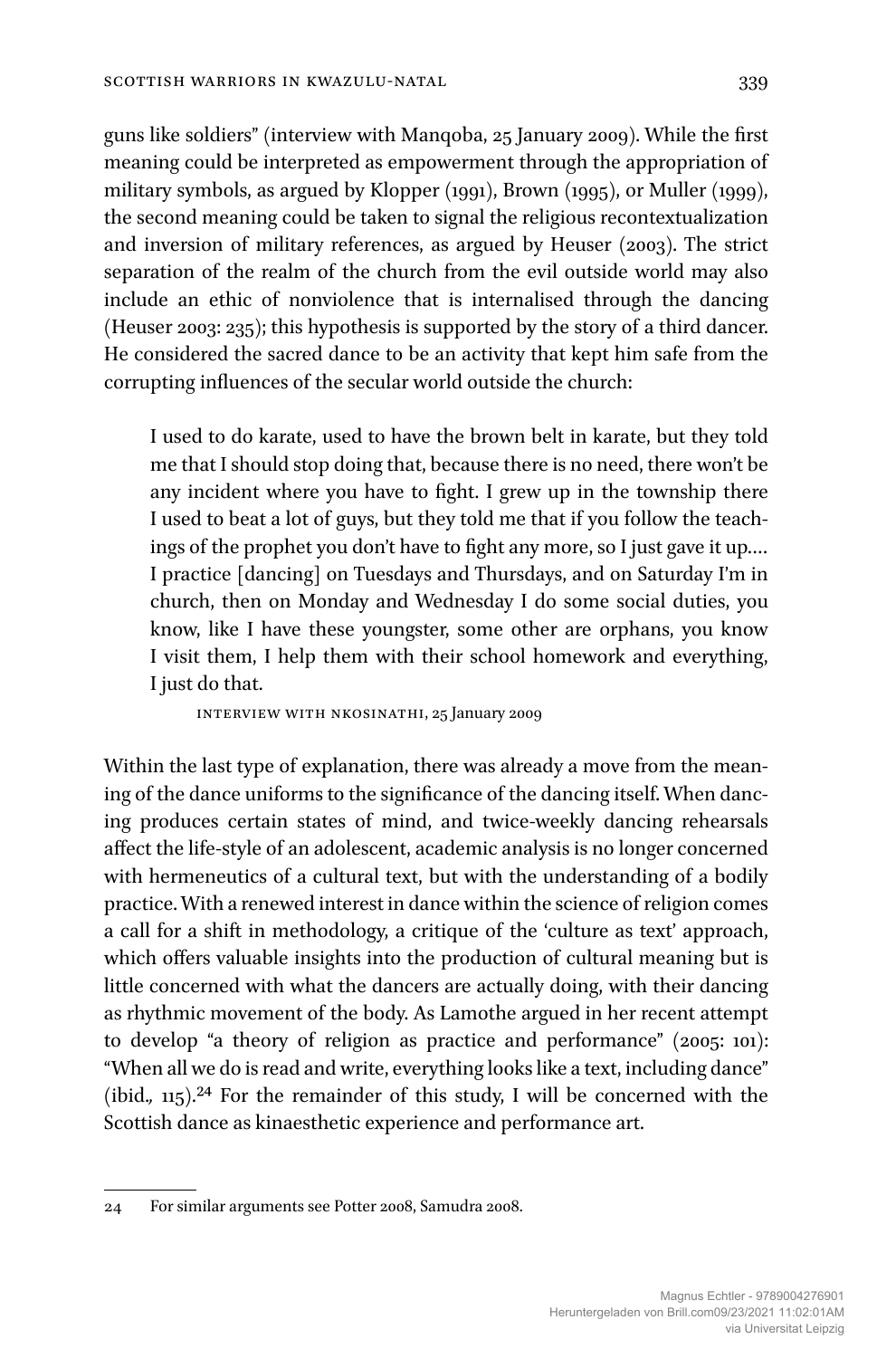At one point, instead of asking the young men about the meaning of their dance attire, I asked them why they danced with the Scottish group, and not with the one in neo-traditional attire (*injobo*)—which they could do, because all men form one group within the church, unlike the women, who are divided into virgins and married women. The most frequent answer was very pragmatic: because the Scottish attire was much cheaper, and they could not afford the traditional outfit. But beyond that, they told me, the Scottish dancing is for the young, is much more energetic, more fun and more creative, and they talked about how the movement of the dance brings about a special state of mind, brings them closer to God—that is, they talked about the experience of dancing and of the performance of the dance, and they talked about what dancing meant to them.

Church doctrine teaches that the sacred dance is the highest form of worship within the Nazareth Baptist Church, but for the dancers this extraordinary, divine character of the dance is based on the actual experience of dancing. During specified days dancing lasts for about five hours, and it takes place in all kind of weather, from scorching midsummer sun to cold rain atop the windswept holy mountain. While the dancing of the different groups is basically the same, based on the church's hymns, the slow, serene moves of the women contrast with the more energetic dancing of the men, and the dancing of the Scottish group is the most intense, by far. Following the rhythm of the music, with the drums and the horns played by the members of the dance group who are not dancing at the time, and the repetitive dance moves continuing for hours on end, the dancing seems to have certain effects on the dancers. They claim to be driven beyond fatigue and pain, beyond the feeling of the heat, and, in the case of skilled dancers, driven into altered states of consciousness. Two experienced Scottish dancers try to describe their experience:

Like I am saying when you dance you don't control yourself, it is more like we are in a trance. Someone will look at you and see you smiling, maybe you are feeling some other sounds from the outer world, maybe you are seeing some other things, it happens to me, I do not control myself when I am dancing.… I do crazy things, I can even do a somersault, that is how it feels, it is just the spur of the moment, you can just slip into your stomach flat, that is how you feel, they can't control you, they can't touch you, it is not allowed because they don't know how you are feeling at that moment. interview with nkosinathi, 25 January 2009

In fact it is the biggest prayer we have here, it is the biggest prayer. What Shembe said, he said when you are kneeling and praying, Satan can come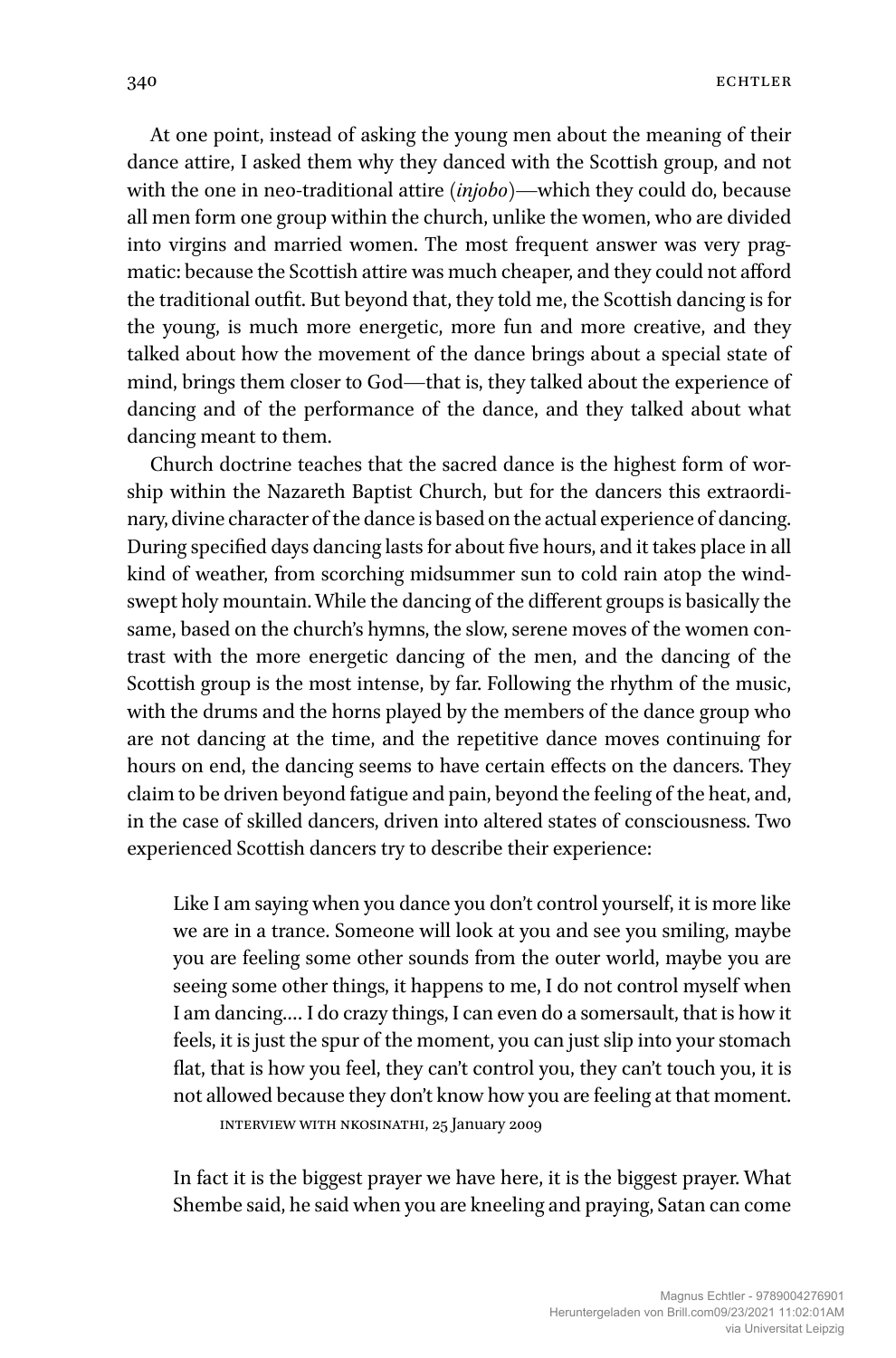to you and say: Ok, you are praying with this mouth, yesterday you [were] telling a lie with this mouth, yesterday you were insulting somebody with your mouth, and now you are praying and you are doing everything wrong. But when you are doing this dance, you forget about everything that you have done. Your mind is there, you don't think of anything, and he said, then you are in the situation, where you can't think of anything, then it's your time to pray, when you pray God will hear you, because it is more like a meditation, when you have done it up to a particular state, then you feel that "I can't even feel the stone under my feet" then you are doing it, then you can pray, God will hear you.

interview with mduduzi, 27 July 2008

This experience of the sacred while dancing probably provides the deepest level of understanding of what dancing means to members of the Nazareth Baptist Church. The loss of control, the prayer beyond words, the movement of the body dissolving ordinary consciousness reminds of van der Leeuw's notion that "man is danced"25 or, in Lamothe's words, the dancer's ability "to represent his *individual* body as a medium for the generation of kinetic images of (his *dissolution* in) a rhythmic unity of life" (Lamothe 2005: 120, italics hers). Speaking or writing of in this sense embodied experiences proves to be rather difficult precisely because they ordinarily need not or even cannot be verbalized.26

While this experience of dancing provides a central meaning for the sacred dance, it is not specific to the *isikoshi* group. What makes the Scottish group special is the way they perform the dance. According to church orthodoxy, the dancing of all four groups—virgins, married women, traditional men and 'Scottish' men—is basically the same and follows Isaiah Shembe's choreography. What marks out the Scottish is their inventiveness, as they constantly alter their styles and add new moves. These innovations are subject to a fierce competition between the Scottish dance troupes from different temples and

<sup>25</sup> "Der Mensch wird getanzt" (Leeuw 1957: 36).

<sup>26</sup> On the "difficulty of rendering into analytical discourse those bodily practices consultants do not express verbally" see Samudra 2008: 665; for the kinaesthesia of dance see Potter 2008. Interestingly, when church members talk about dancing, they use the metaphor of 'prayer', while at the same time emphasising that dancing is anything but verbal prayer. Likewise, the modern dancer Isadora Duncan called her dancing 'prayer' or 'revelation', and Lamothe in turn refers to Duncan's dancing as 'soul language' (Lamothe 2005: 119f). It seems hard to avoid metaphors of language when talking or writing about bodily practices.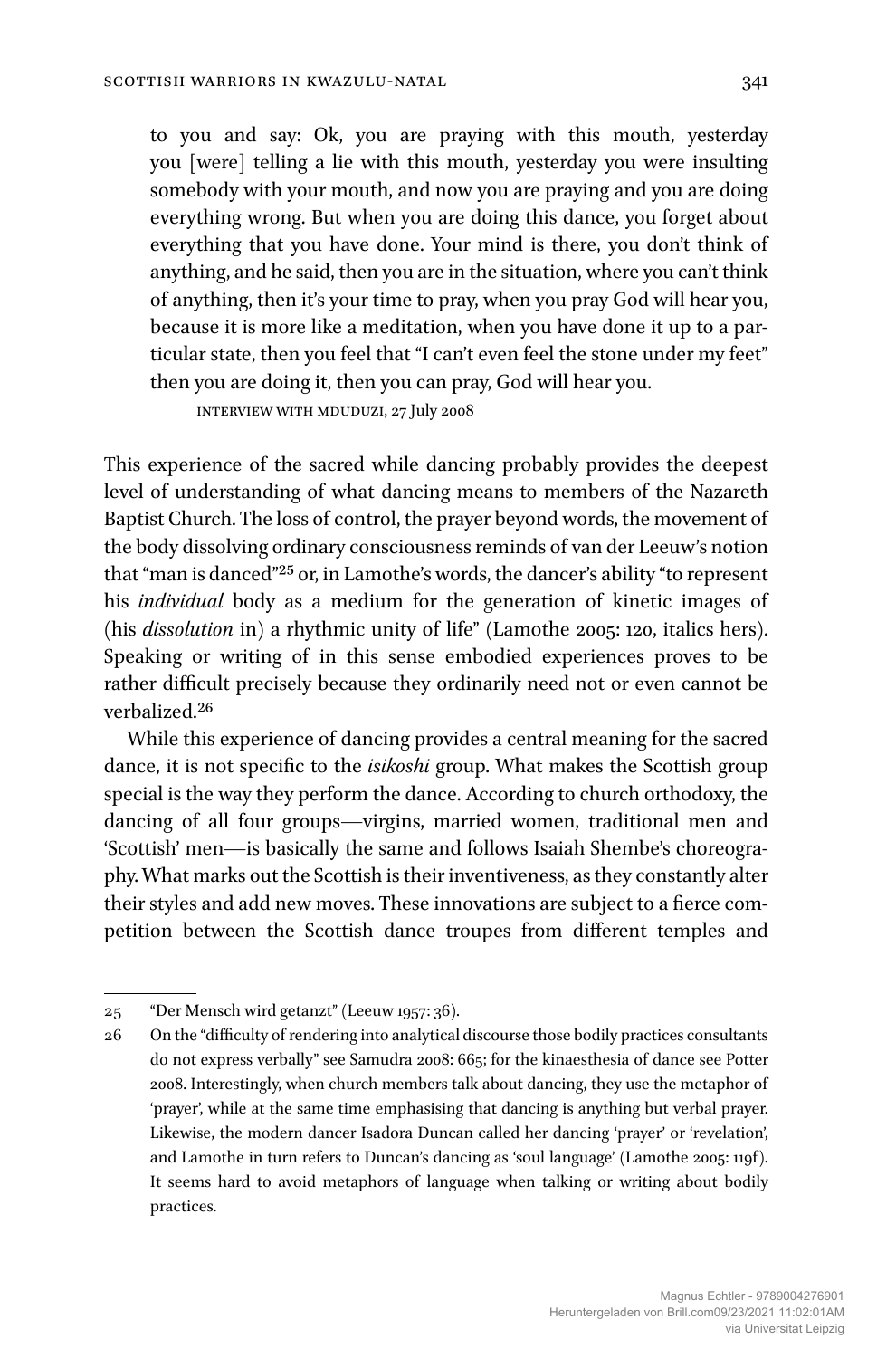regions, and they have led, time and again, to conflicts with the leadership of the church. An evangelist (*umvangeli*) of the church who is in charge of the Scottish dancers comments on these innovations:

There is the thing called style, I don't know what the Zulu word is for this, this word is not a Zulu term, I am not sure if it is correct to say variations put in the hymns. It's just like when one is cooking, it doesn't end by putting meat, potatoes, carrots, onions, all these things that have been put together but there is still more that is needed, like knorrox soup, spices, salt, curry powder, yes, now you spice the food. It is the same with the dance there is knorrox soup that people add on top of what Shembe taught them. Shembe gave them as it was but then people added theirs.… Its not allowed especially with the Scottish, let me emphasize this, it is not allowed with the Scottish, and it's not permitted to happen because it is not happening according to what Prophet Isaiah taught. There are too many things added as if he made a mistake. It is not allowed just like food, if you put more than necessary spices and salt and many other stuff at the end it is not edible, it is the same thing that is happening to the dance.

interview with bongani, 19 July 2008, conducted in zulu, transcribed by sicelo mpungose, translated by muziwandile hadebe

So from the point of view of the elders, all the innovations in the dance are illegitimate, and they try to discourage the young men from dancing in this way. But in this they are rather unsuccessful, because the dancers' freedom to create their own styles, to work the spectators, and to compete with others is the reason dancing is so much fun, is central to what it means to dance with the *isikoshi*. As a leader of a Scottish dance troupe explains:

Like I am the leader of the group, so it is more like I designed, we are not, you know, when the drum beats, we are not going to be quick, we are going to be slower, it starts with that, the way we sing it has to be a little bit slower, the way we dance, we have to focus more on energy and power, that is how the styles, how we derive our style. And when we turn, you know, it is verse number two when we are turning, facing sideways now, we have to do it this way. So the leader of the group designs all the styles. And he interprets and instructs the group: This is how we are going to dance. This is what makes us different, we from uMlazi, this is how we dance.

interview with nkosinathi, 25 January 2009

Of course, he knows this means breaking the rules, and if called to order, he will acknowledge the authority of the prophet. But pushing the limits is part of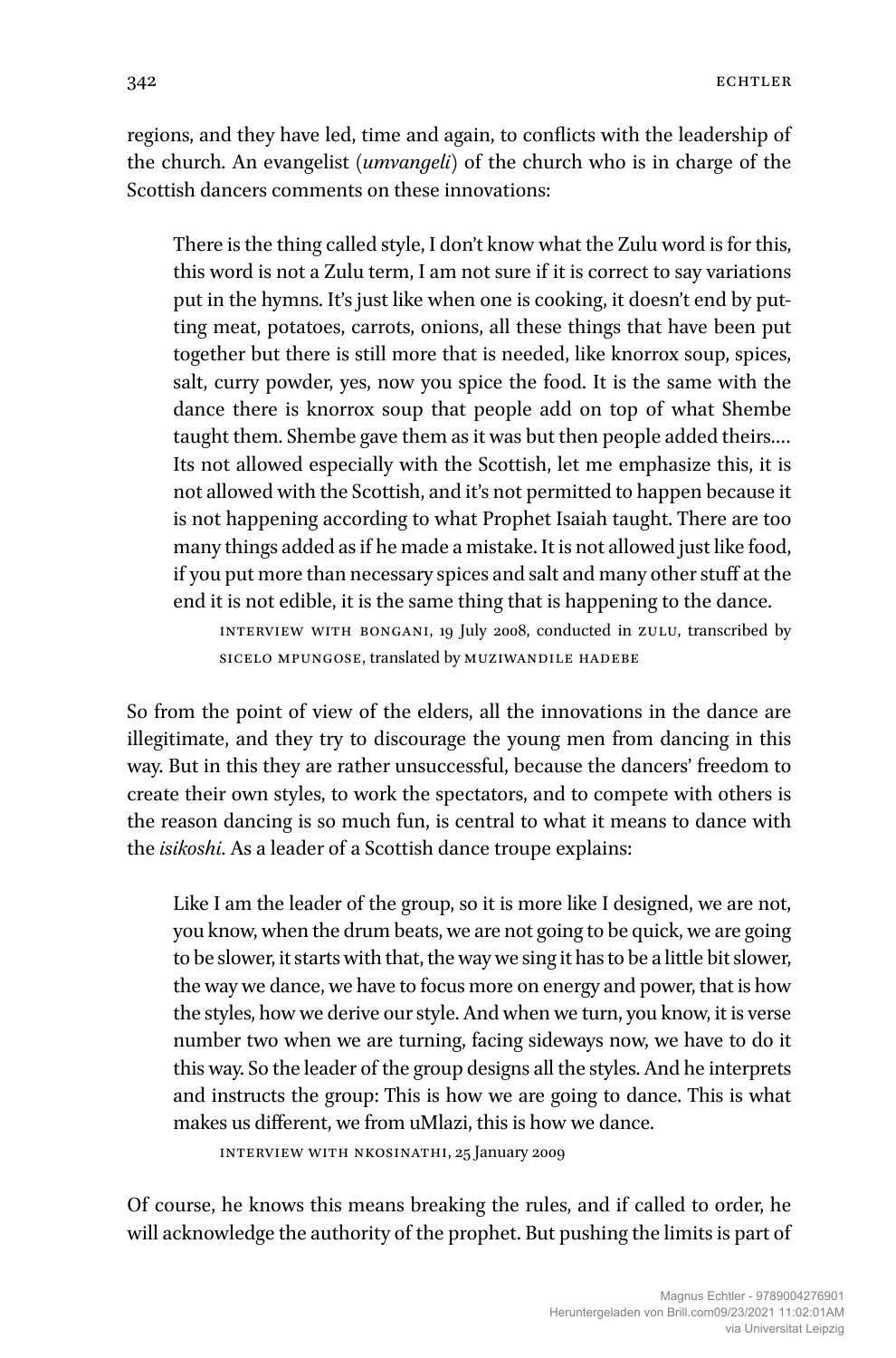the game, because to stick to the rules would remove the competition, remove all the fun, make for boring dances like those the women dance:

But it is all one and the same thing, it is not supposed to be different. I will tell you one thing, we are doing one thing you can call it illegal according to prophet. It has to be the same, you have to go to the ladies and dance for the same tune, it is the very same style, you know the maidens you saw them, they all dance the one and the same style, it does not matter that you come from uMlazi or KwaMashu, its uniformity, there is uniformity.

For us, we are the guys, we have some egos, you know, I want to be different from you. I can call it an African tradition, you know the prophet came to Africa, so with lots of ego, I want to be different from you, I want to put more power into what I do, more than you do, so that's how the differences come to be. Yeah, yeah, sideways, they point this side, you know others won't do that. Others will take their shields and put them above their heads. That's how it is different. It is like, you know, like a leopard you see, beautiful with the spots, you see, that is how you distinguish between a leopard and a zebra, it is like that. I want to attract more crowd, you know, we want to attract more crowd, this is how we are going to do it.

interview with nkosinathi, 25 January 2009

It is this creation of distinctive styles that separates the Scottish dancers from the other groups, and that turns their dancing into a performance art. To achieve this the dancers work hard and practice several times a week to hone their dancing skills. While they acknowledge that to dance is their religious duty and a prayer to God, they nevertheless also dance to entertain the spectators and to impress the young women watching. Papini (2004: 55) argues that the sacred dances that Shembe invented reclaimed a tradition of religious dance beyond the competition of Shaka's regimental dances and the "courtship eroticism" of colonial dances for entertainment, and the dancers thus performed "neither clan-praise bombastic nor crowd pleasing antics, but rather a choreography of contemplation and glorification." In this sense the Scottish dancers of the twenty-first century partly subvert the rigid orthodoxy of the church and re-establish links with other strands of Zulu traditional and popular culture. Through their artistic appropriation of the dance, they give new meaning to a "Scottish" style within the Nazareth Baptist Church. A hundred years ago the Scottish dance subverted colonial power, but now it represents the most unruly and creative part of the church's congregation and subverts the church's hierarchy and Zulu conservatism. Yet, because most of the Scottish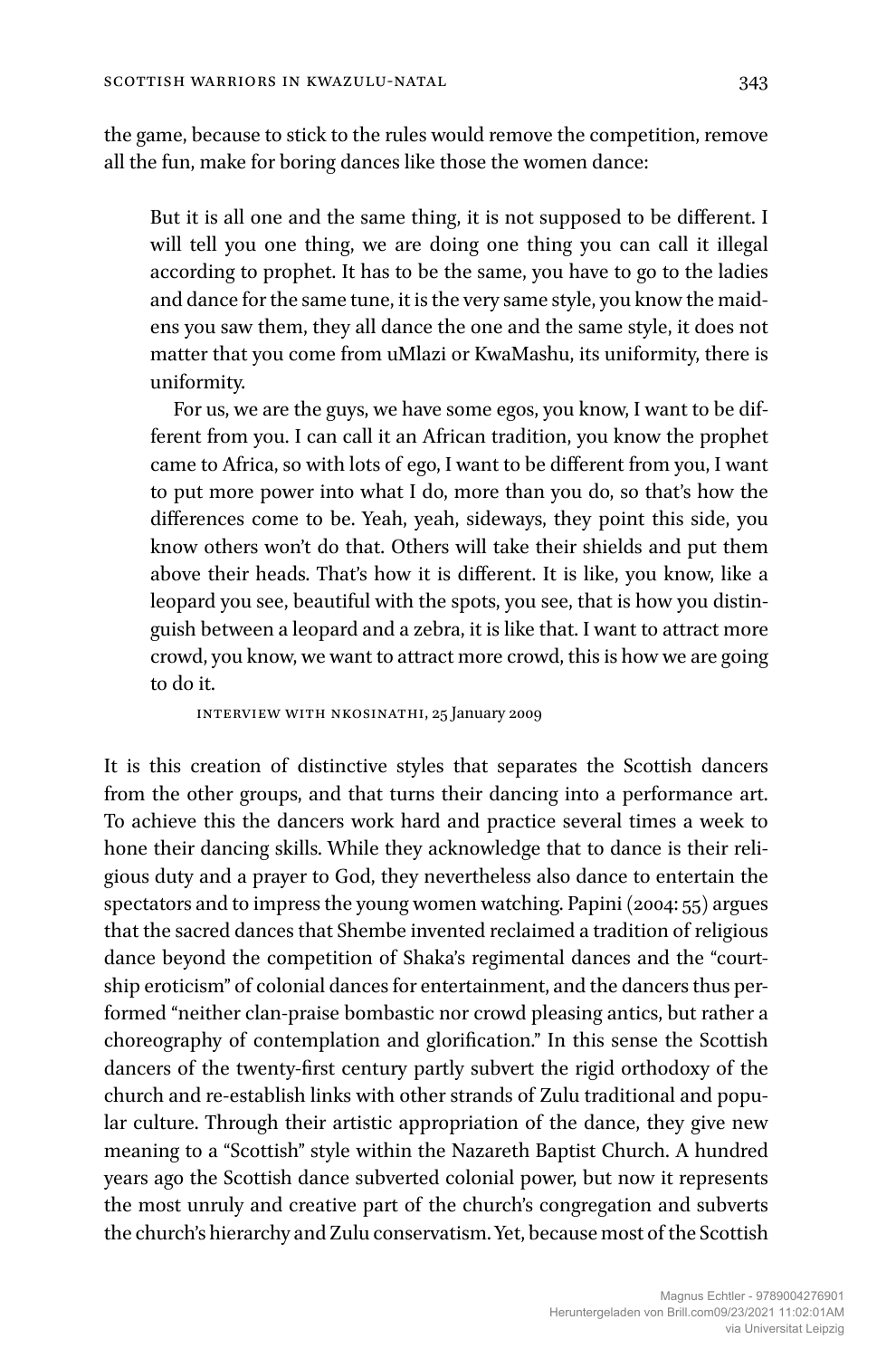dancers are deeply dedicated to their religion, they contribute to the vibrant life of the church by performing its most beautiful dance.

#### **Conclusion**

In the late 1910s, not ten years after founding the Nazareth Baptist Church, Isaiah Shembe introduced dancing as a form of worship into his church. In a process of cultural syncretization, he made use of Zulu traditional dances, combined them with the church hymns he had composed, and designed Western-style dance uniforms. One of these early uniforms was the Scottish, which combined a kilt like-skirt with heavy boots and pith helmet. While neotraditional outfits replaced the other Western dance uniforms in the 1930s, the Scottish attire has remained one of the four main dancing uniforms until today.

Quite a few scholars have tried to read the meaning inscribed into these Scottish dance attires. As sources of inspiration for Shembe's invention, they identified with either one of the Highland Regiments on duty in South Africa, or with the Highland games performed by the Natal Caledonian Society. The first line of interpretation argues that the appropriation of military symbols subverts colonial power and thus, empowers the dancers of the church. A second reading of the Scottish outfits emphasises the transformation of the meaning of the military uniforms through the religious re-contextualization and proposes that the military symbols are inverted in the religious dance, which both offers a critique of colonial and Zulu militarism and claims an autonomous religious sphere of nonviolence based on the conversion of the church's founder. The third reading starts with mutual recognition between Zulus and Scots, who, based on the similarity of kilt and skin loincloth, acknowledge each other's identity as 'savage warriors'. According to this interpretation the hidden meaning inscribed in the Scottish dance attire is a warning to the Zulu of the danger of being dispossessed and misused by the British Empire, just as the Scots were in the past.

In the second part of the study, I confront these academic interpretations of the meaning inscribed into the Scottish dance attire, as Isaiah Shembe created it, with the meaning that the attire carries for the dancers in the twenty-first century. One of the actors' explanations of the meaning of the Scottish attire is that it is the outfit for future White converts to the church, and that as the current dancers, they are only its guardians. As such, that is an additional twist to the interpretation of the outfit deconstructing essentialist colonial identity politics, because the cultural cross-dressing transcends identities only temporally. On the other hand, this explanation points to the self-confident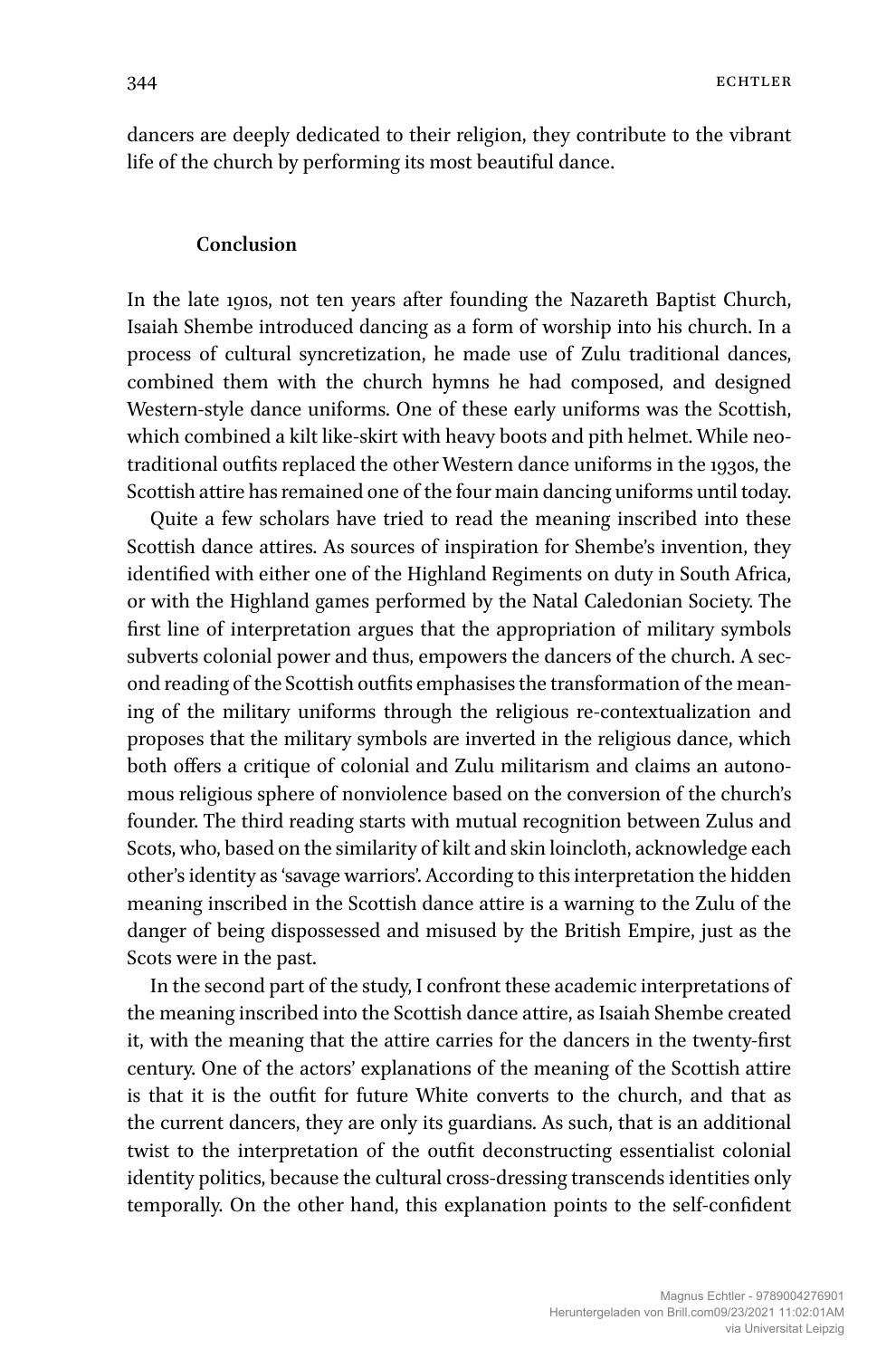claim of the universality of a religion that can move beyond ethnic or racial identities.

A second explanation claims that the Scottish outfit was created to make it easier for modernized Zulus who rejected indigenous traditions to participate in the sacred dance. This explanation points to a conflict between factions influenced by Zulu traditional religion and mission Christianity that characterized the early history of the church. A third explanation links the Scottish uniform with soldiers from the Anglo–Zulu War. This reference remains ambiguous, as some dancers consider the appropriation of military symbols as empowering, while others emphasise the difference between soldiers and dancers, and thus proclaim an inversion of military violence through the autonomous religious sphere.

Beyond the meaning ascribed to the attire, there is the meaning of the dancing itself, and this is of greater significance to the dancers. In considering the actors' point of view, I move beyond the meaning inscribed into the attire to the meaning of the dance itself, considering it not only as cultural text, but also as practice in its own right, as bodily experience or artistic performance. Church doctrine proclaims that the sacred dance is the highest form of worship, but for many of the dancers this is not something learned, but experienced. In dancing the dancer can experience the sacred as a rupture of the everyday existence. It seems that the rhythmic movement of the body can lead to altered states of consciousness. As a bodily experience dancing lies beyond the explicative power of the "culture as text" metaphor, but also, perhaps, beyond the reach of scientific representation (at least in this textual form). This experience of the sacred through dancing is the most important meaning of the dance for the dancers in the Nazareth Baptist Church, but it is not specific to the Scottish dance groups. What makes them special is the way they perform the dance.

This is the second aspect of the practice of dancing. What characterises the Scottish dancers is their artistic creativity as they constantly invent new moves and styles in their dance performances. This continuous innovation is driven by the competition between the different dance troupes, and leads to recurrent conflicts with the church leadership, who consider all innovation as illegitimate derivation from the ways of the prophet. While the Scottish dance attire might have been subversive of colonial power at the beginning of the twentieth century, the Scottish dancing at the beginning of the twenty-first century is subversive of church authority and orthodoxy. But it is precisely this tension, this testing of the limits of creative freedom that makes the *isikoshi* the most exiting and most beautiful form of sacred dance in the Nazareth Baptist Church.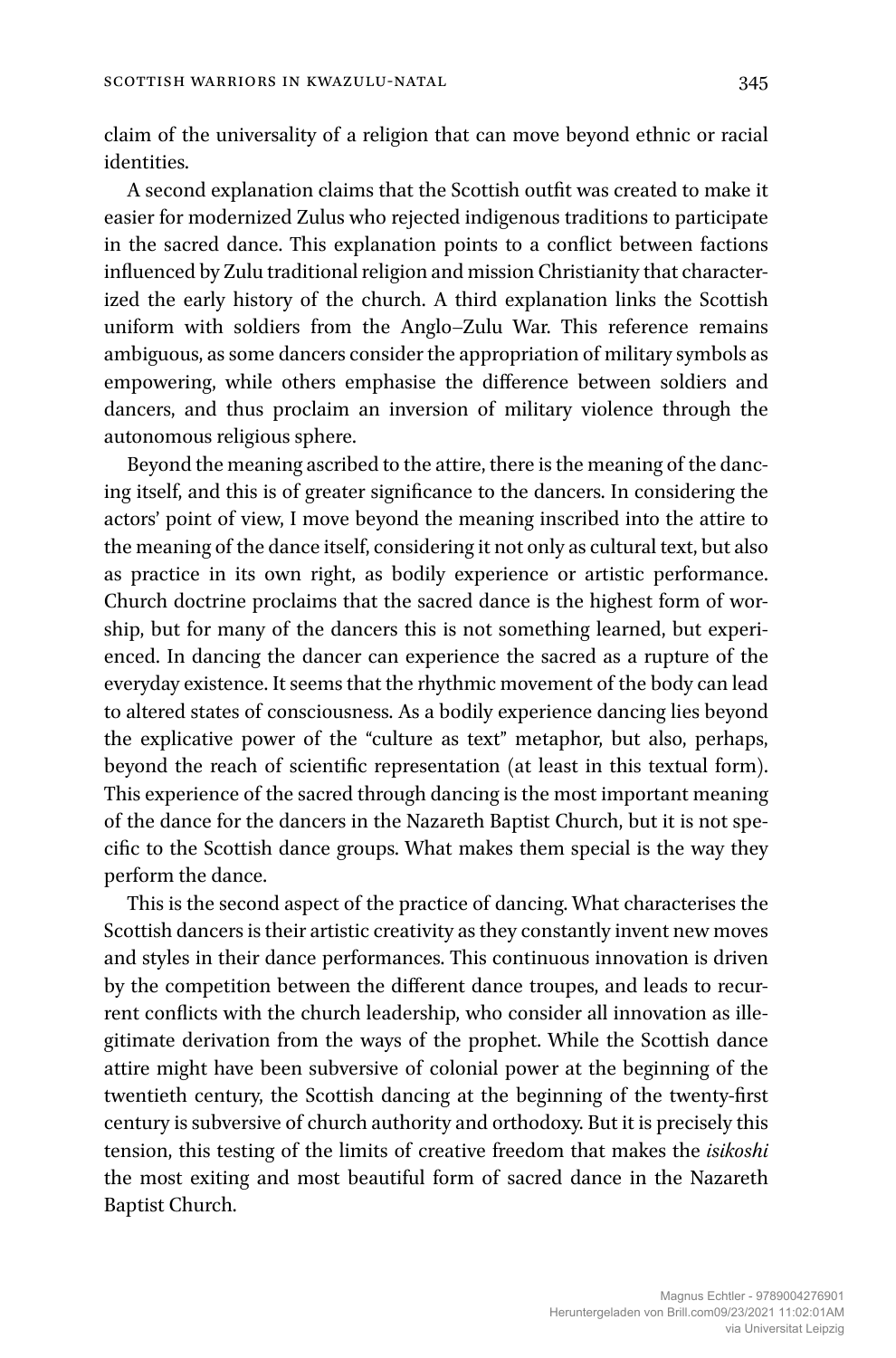## **Bibliography**

- Adogame, Afe, Magnus Echtler and Ulf Vierke. 2008. Introduction. In: Afe Adogame, Magnus Echtler and Ulf Vierke (eds). *Unpacking the New. Critical Perspectives on Cultural Syncretization in Africa and beyond*. Münster: Lit, 1–26.
- Becken, Hans-Jürgen. 1965. The Nazareth Baptist Church of Shembe. In: *Our Approach*  to the Independent Church Movement in South Africa. Mapumlo: LTC, 101–114.
- Becken, Hans-Jürgen. 1978. Ekuphakameni revisited. Recent developments within the Nazaretha Church in South Africa. *Journal of Religion in Africa* 9 (3): 161–172.
- Berglund, Axel-Ivar. 1976. *Zulu Thought-Patterns and Symbolism*. London: Hurst.
- Brown, Karen Hull. 1995. The function of dress and ritual in the Nazareth Baptist Church of Isaiah Shembe (South Africa). Unpublished PhD dissertation, Indiana University. Ann Arbor: umi.
- Erlmann, Veit. 1996. *Nightsong: Performance, Power, and Practice in South Africa*. Chicago: University of Chicago Press.
- Fernandez, James W. 1973. The precincts of the prophet: A day with Johannes Galilee Shembe. *Journal of Religion in Africa* 5 (1): 32–53.
- Geertz, Clifford. 1980. Blurred Genres. The Reconfiguration of Social Thought. *The American Scholar* 49 (2): 165–179.
- Gunner, Elizabeth. 1988. Power house, prison house—an oral genre and its use in Isaiah Shembe's Nazareth Baptist Church. *Journal of Southern African Studies* 14 (2): 204–227.
- Guy, Jeff. 2005. *The Maphumulo Uprising. War, Law and Ritual in the Zulu Rebellion*. Scottsville: University of KwaZulu-Natal Press.
- Heuser, Andreas. 2003. *Shembe, Gandhi und die Soldaten Gottes. Wurzeln der Gewaltfreiheit in Südafrika*. Münster: Waxmann.
- Heuser, Andreas. 2008. 'He dances like Isaiah Shembe!' Ritual aesthetics as a marker of church difference. *Studies in World Christianity* 14 (1): 35–54.
- Hyslop, Jonathan. 2002. Cape Town Highlanders, Transvaal Scottish: Military 'Scottishness' and Social Power in Nineteenth and Twentieth Century South Africa. *South African Historical Journal* 47: 96–114.
- Klopper, S. 1991. Mobilizing cultural symbols in 20th century Zululand. In: Hill R., Muller, M. & Trump, M. (eds). *African Studies Forum I*. Pretoria: hsrc, pp. 193–225.
- LaHausse, P. 1990. The message of the warriors. The icu, the labouring poor and the making of a popular political culture in Durban, 1925–1930. In: *The Societies of Southern Africa in the 19th and 20th Centuries*, Vol. 15. London: University of London (Institute of Commonwealth Studies, Collected Seminar Papers, No. 38).
- Lamothe, Kimerer L. 2005. Why dance? Towards a theory of religion as practice and performance. *Method and Theory in the Study of Religion* 17 (2): 101–133.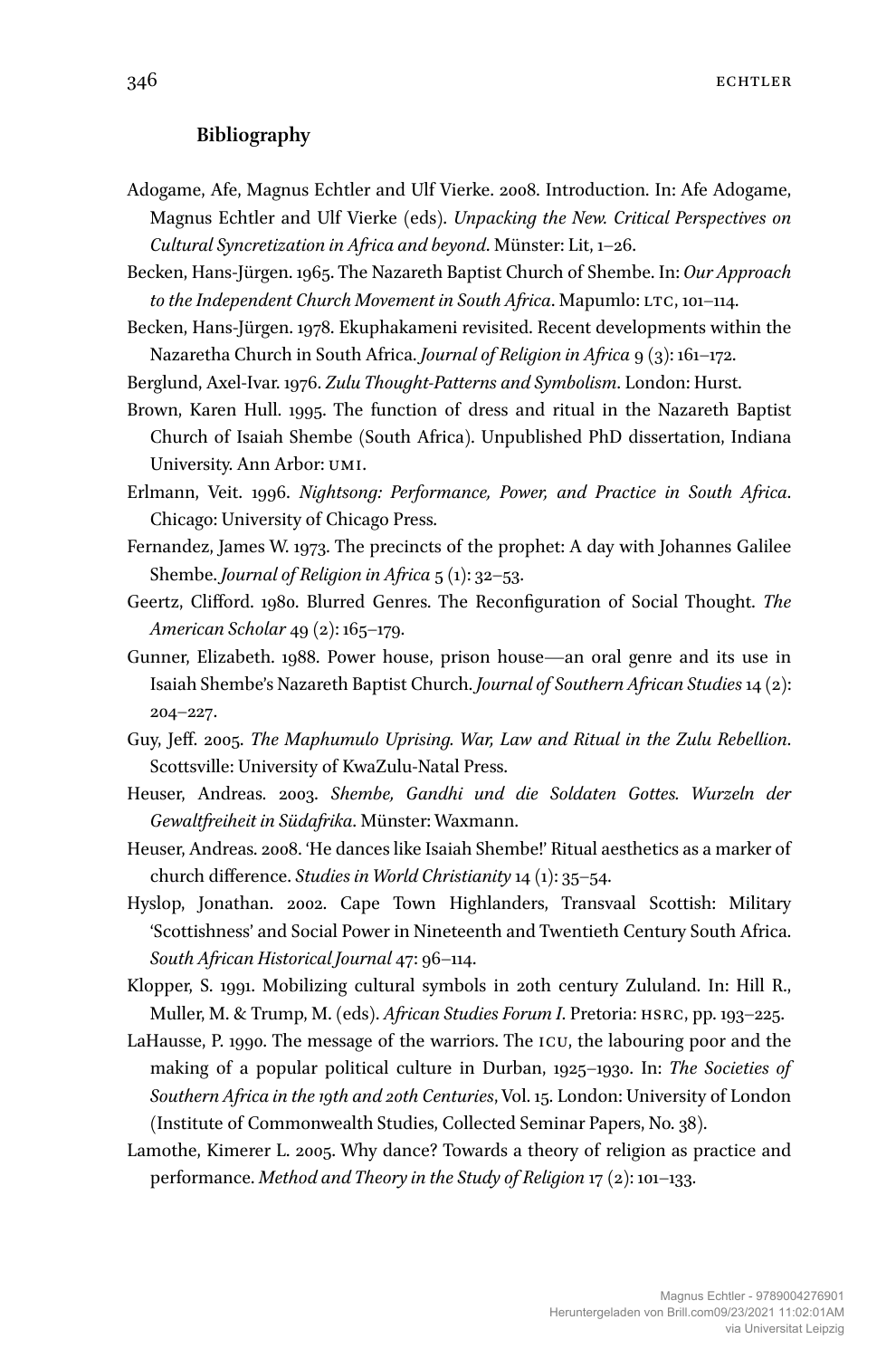Leeuw, Gerad van der. 1957. *Vom Heiligen in der Kunst*. Gütersloh: Bertelsmann.

- MacKenzie, John M. with Nigel R. Dalziel. 2007. *The Scots in South Africa. Ethnicity, Identity, Gender and Race, 1772–1914*. Johannesburg: Wits University Press.
- Masondo, Sibusiso. 2004. Three generations of Shembe: Leadership contests within the Nazareth Baptist Church (1935–1989). *Journal of Theology for Southern Africa* 118: 69–79.
- Mthethwa, Bongani. 1989. Music and dance as therapy in African traditional societies with special reference to the *iBandla lamaNazaretha*. In: Oosthuizen et al (eds.) *Afro-Christian Religion and Healing in Southern Africa*. Lewiston: Mellen, pp. 241–256.
- Muller, Carol Ann. 1999. *Rituals of Fertility and the Sacrifice of Desire. Nazarite Women's Performance in South Africa*. Chicago: University of Chicago Press.
- Oosthuizen, G.C. 1981. *Succession Conflict within the Church of the Nazarites: iBandla zamaNazaretha*. Durban: Institute for Social and Economic Research.
- Oosthuizen, G.C. 1981. Leadership struggle within the Church of the Nazarites iBandla lamaNazaretha. *Religion in Southern Africa* 2 (2): 12–24.
- Papini, Robert. 1992. *Rise Up and Dance and Praise God. Holy Church of Nazareth Baptists*. Durban: Local History Museum (Education Pamphlet No. 3).
- Papini, Robert. 1997. A sourcebook for the study of the Church of Nazareth: A bilingual publication project for the Shembe 'protoscriptures'. Unpublished typescript, History and African Studies seminar series No 24, University of Natal.
- Papini, Robert. 1999. Carl Faye's transcript of Isaiah Shembe's testimony of his early life and calling. *Journal of Religion in Africa* 29 (3): 243–284.
- Papini, Robert. 2002. The Nazareth Scotch: dance uniform as admonitory infrapolitics for an eikonic Zion City in early Union Natal. *South African Humanities* 14: 79–106.
- Papini, Robert. 2004. The move to tradition. Dance uniform history in the Church of Nazareth Baptists. *African Arts* 37 (3): 48–61, 91–93.
- Potter, Caroline. 2008. Sense of motion, senses of self: Becoming a dancer. *Ethnos* 73  $(4): 444 - 465.$
- Roberts, Esther. 1936. Shembe: the man and his work. Unpublished M.A. thesis, University of South Africa.
- Samudra, Jaida Kim. 2008. Memory in your body: Thick participation and the translation of kinesthetic experience. *American Ethnologist* 35 (4): 665–681.
- Sundkler, Bengt. 1976. *Zulu Zion and Some Swazi Zionists*. London: Oxford University Press.
- Tishken, Joel. 2006. Whose Nazareth Baptist Church? Prophecy, Power, and Schism in South Africa. *Novo Religio* 9 (4): 79–97.